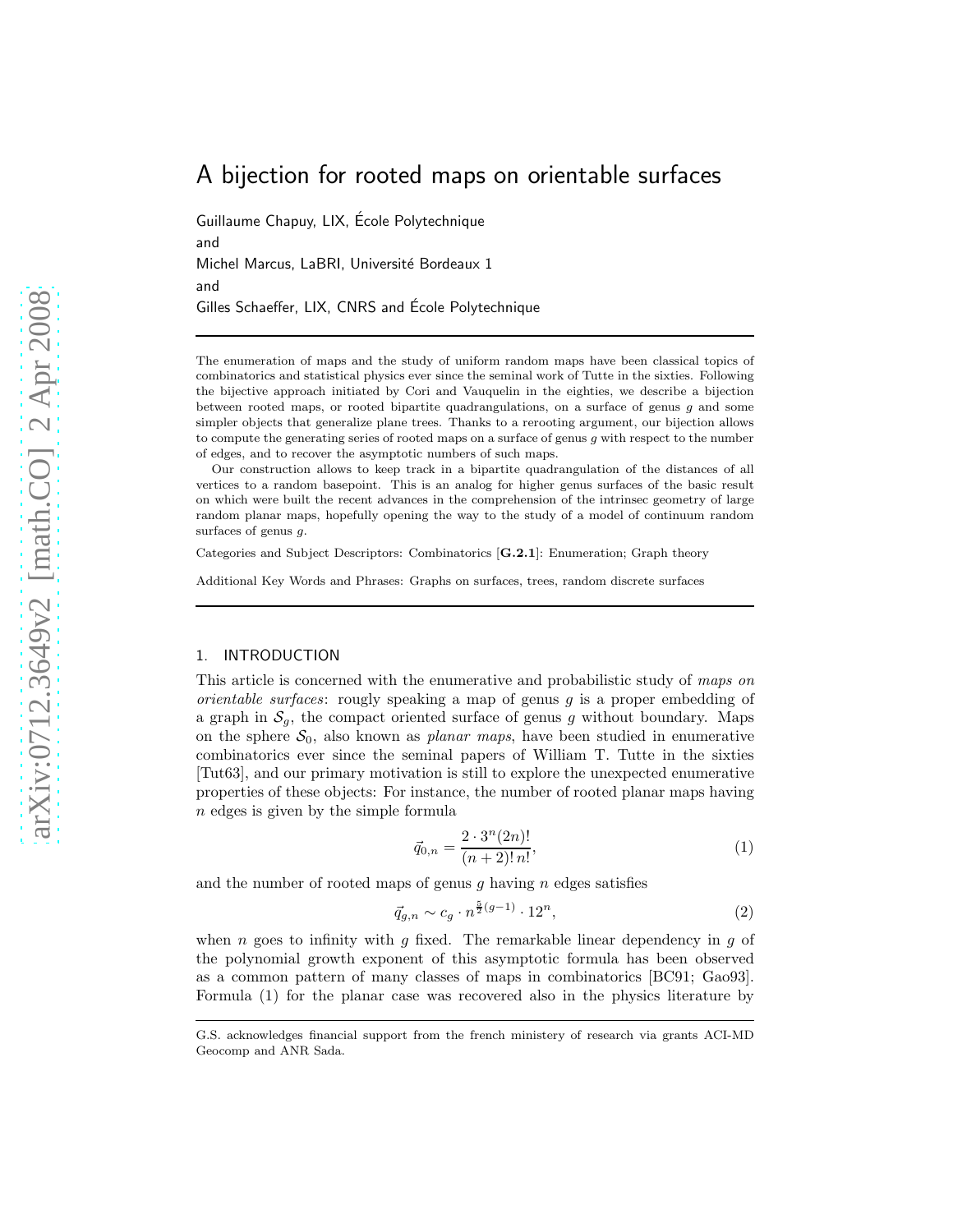

Fig. 1. A rooted planar map, a graph drawing on  $S_1$  and a map of genus 1.

mean of the so-called genus expansions of matrix integrals [BIPZ78], which also led in the 90's to independant derivations of the asymptotic formula (2) [DGZJ95, and reference therein]. Until now however it has remained an open problem to give a combinatorial explanation of the linear dependency in the genus [Ben91].

The aim of this paper is to describe a bijection (Theorem 1) which reformulates and extends to higher genus surfaces an earlier bijection of Cori and Vauquelin [CV81] between planar maps and well labelled trees. In the planar case, a rerooting argument then immediately leads to Formula 1 (Corollary 4). In higher genus, the combination of our bijection with a decomposition inspired from Wright's works on labeled graphs with fixed excess [Wri77; Wri78] leads to a simple combinatorial derivation of Formula (2) (Corollary 9), and to a new expression of the generating series for maps of genus  $g$  with respect to the number of edges (Theorem 2). Classical results of singularity analysis allow then to recover easily the asymptotic formula (2), and provides a new expression to the constant  $c<sub>g</sub>$  in front of the formula (Corollary 9).

One motivation for the study of maps in statistical physics is the interpretation of random maps as discrete models of surfaces in the context of two-dimensional euclidean quantum gravity [ArDJ97]. From a probabilistic point of view, it is natural to wonder about the geometry of these random discrete surfaces. In the planar case our bijection was already used in [CS04] to show that the distance between two random vertices in a uniform random planar quadrangulation with *n* faces is of order  $n^{1/4}$ , and more generally to study the process describing the number of vertices at distance  $k$  of a vertex. This line of research has lead to remarkable progress in our understanding of the geometry of large random planar maps [BDFG04] and of their continuum limit [MM06; LG07; LGP07]. From this perspective we provide here the basic building block for the study of higher genus random discrete surfaces.

# 2. MAPS, QUADRANGULATIONS AND G-TREES

In this section we make precise our use of the graph terminology.

### 2.1 Graph drawings and maps

<sup>2</sup> ·

Let  $S_g$  denote the compact oriented surface of genus g without boundary. A graph *drawing* on  $S_g$  is a proper embedding (without edge crossings) of a graph into  $S_g$ . Multiple edges and loops are allowed. A graph drawing on S<sup>g</sup> is a *map of genus* g if moreover each face is homeomorphic to a disc, or equivalently, if the complement of the graph in  $S_q$  is a union of disjoint simply connected components. In particular the graph underlying a map is necessarily connected. Maps of genus 0 are called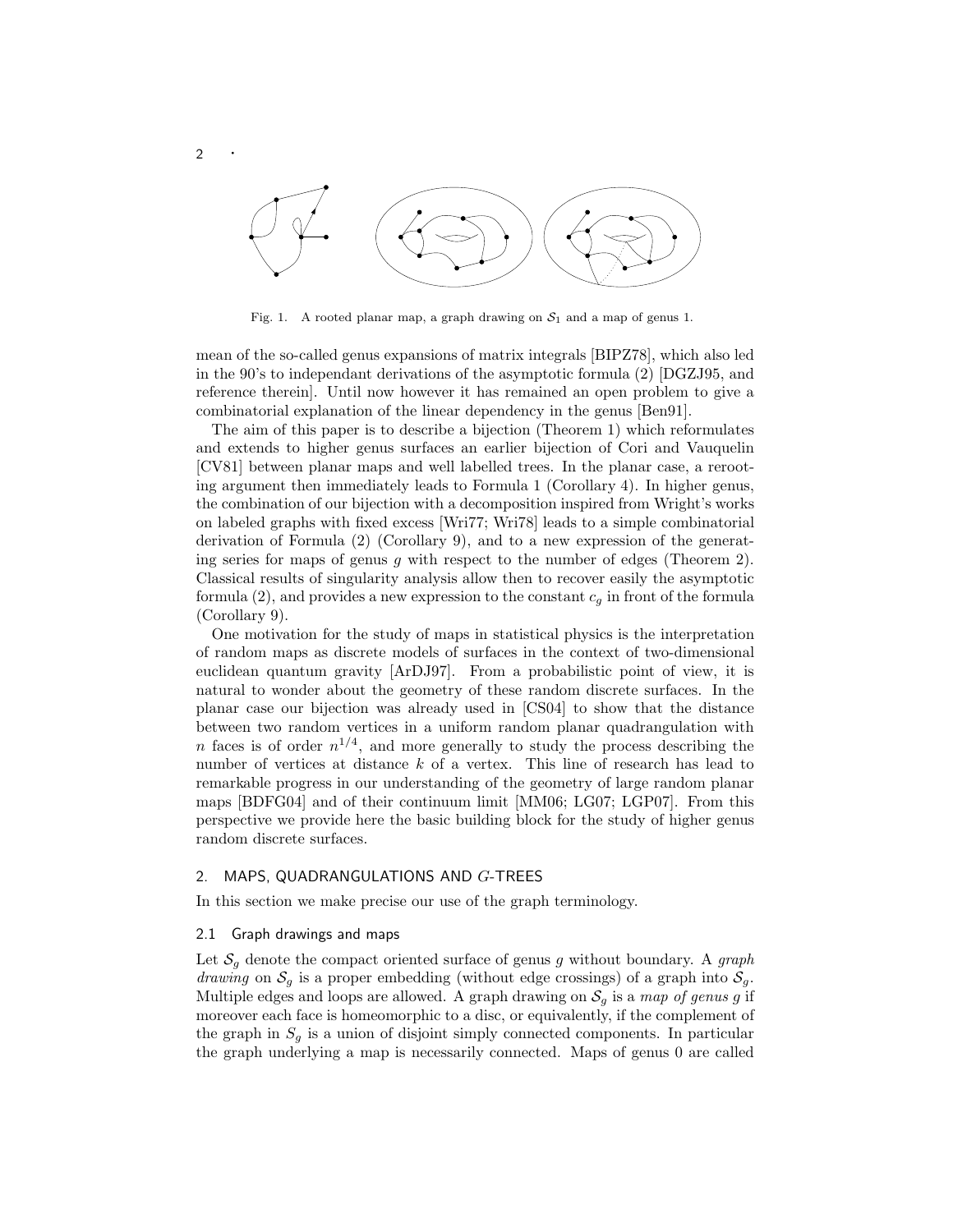

Fig. 2. The quadrangulation of a map: local construction and an exemple in the plane

*planar maps*. For enumerative purpose it is convenient to consider *rooted maps*, that is, pairs  $\vec{m} = (m, e)$  where  $\vec{e}$  is an arc of  $m$  (an arc is an edge with an orientation). The arc  $\vec{e}$  is called the *root* of  $\vec{m}$ , its origin is the *root vertex* of  $\vec{m}$  and the face on its right is the *root face*.

In the rest of this text, two maps are considered the same if there exists an orientation preserving homeomorphism of the embedding surface that sends one map onto the other (carrying roots if there are some). These (equivalence classes of) maps can also be defined in a purely combinatorial way: for instance a rooted map can be described by listing the local arrangement of arcs around each vertex using any numbering of these arcs. A modern account of the equivalence between topological and combinatorial descriptions of maps can be found in [MT01, Ch. 3].

To any rooted map  $\vec{m}$  we associate an arbitrary fixed numbering of its edges (respectively arcs, vertices, corners, or faces) that starts with the root edge, which we call the *canonical order* of the edges (respectively arcs, vertices, corners, or faces) of  $\vec{m}$ . This numbering can for instance be given by the first visit in a depth first search turning counterclockwise around each vertex, or by any other fixed procedure: in what follows we will only need to invoke this canonical order to fix notations.

A fundamental result of the theory of surfaces is the Euler characteristic formula:

Lemma 1. *If a map of genus* g *has* v *vertices,* f *faces and* n *edges then*

 $v - n + f = 2 - 2g$ .

The quantity  $\chi = 2 - 2g$  is called the Euler characteristic of the map.

# 2.2 Maps and bipartite quadrangulations

The *degree of a vertex* is the number of edges incident to it, with the convention that a loop counts for two. The *degree of a face* is the number of edges incident to it, with the convention that an edge incident to the same face on both sides counts for two. A *quadrangulation* is a planar map having all faces of degree 4. A map is *bipartite* if its vertices are colored in two colors in such a way that adjacent vertices have different colors (say black and white). By convention the color of the root vertex of a rooted bipartite map is always taken to be black. We recall two standard results of graph and map theory:

- (1) All planar quadrangulations admit a bipartition.
- (2) For all  $n, v, f \ge 1$  and  $g \ge 0$  with  $v n + f = 2 2g$ , there is a bijection between maps of genus  $g$  with  $n$  edges,  $v$  vertices and  $f$  faces, and bipartite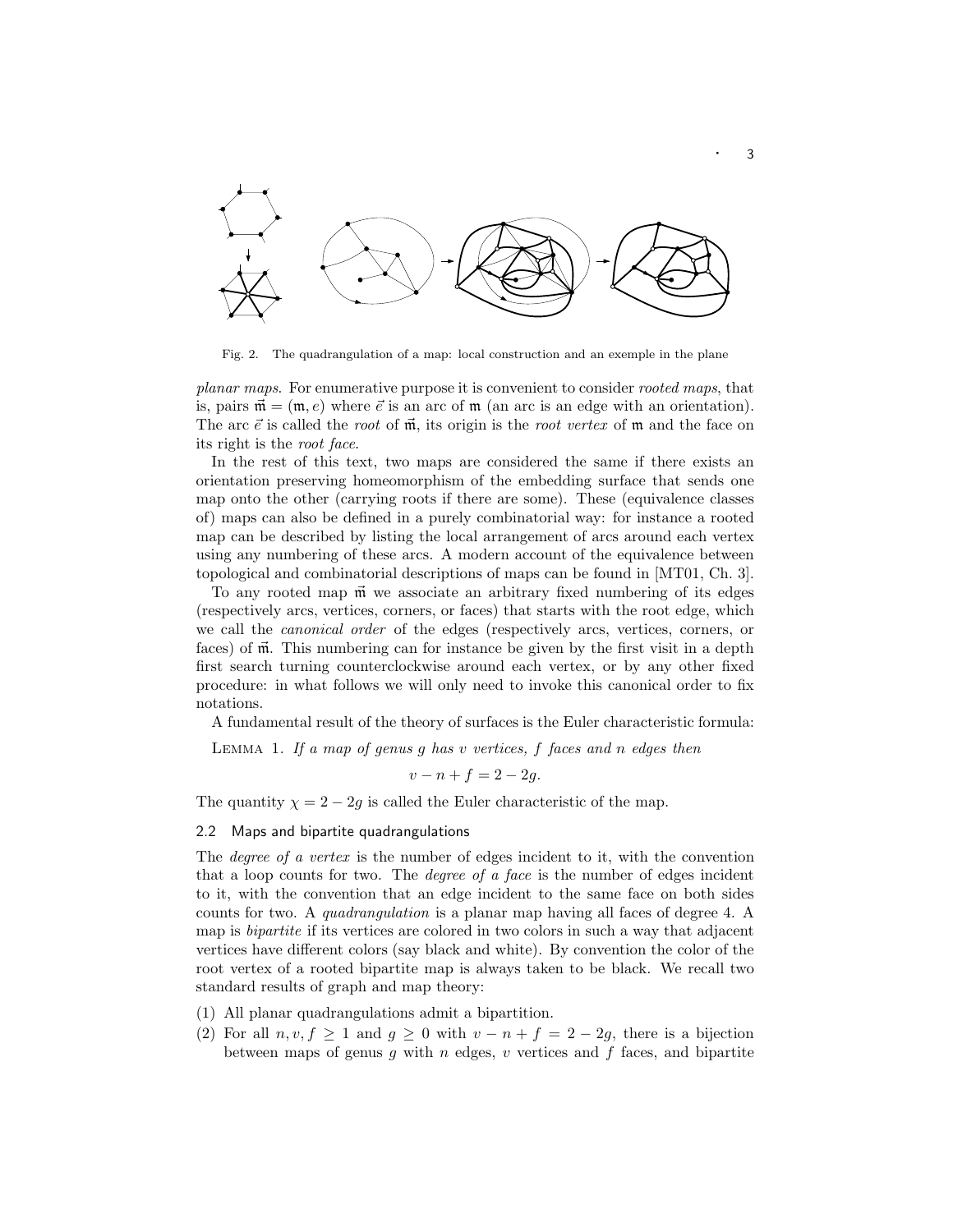

Fig. 3. A quadrangulation and its distance labeling

quadrangulations of genus g with n faces, v black and f white vertices, and  $2n$ edges. Idem between rooted maps and rooted bipartite quadrangulations.

The first result will not be used but is recalled to stress the fact that, *a contrario*, a similar statement does not hold for quadrangulations of genus g: there exist non bipartite quadrangulations of genus g for all  $g \geq 1$ .

The second result is based on a classical construction which we now briefly recall: Given a map  $m$  with black vertices, triangulate each face from a new white vertex; the new bipartite edges form with black and white vertices a quadrangulation q, which is the bipartite quadrangulation associated to  $m$ . Conversely given a bipartite quadrangulation  $\mathfrak g$  create inside each face f a new edge connecting the two black vertices incident to  $f$ ; these new edges form with the black vertices a map  $\mathfrak m$  whose bipartite quadrangulation is q. To get a correspondence in the rooted case, a rerooting convention must be chosen: if m has a root edge e, then let the root of q be the arc of q with origin the origin of e and with the face containing e on its right hand side. This correspondence is the reason why, although we concentrate in the rest of this text on bipartite quadrangulations, our results have implications for all maps.

# 2.3 Quadrangulations, distance labelling and  $g$ -trees

A *pointed* quadrangulation is a pair  $\mathbf{q}^{\bullet} = (\mathbf{q}, v_0)$ , where  $v_0$  is a vertex of  $\mathbf{q}$ , called the *basepoint*. The *distance labelling* of  $(q, v_0)$  is a labelling of the vertices of q by their distance to  $v_0$  in the underlying graph: the label of a vertex  $v$  is the minimum number of edges of a path returning from  $v$  to  $v_0$ . Observe that in a pointed bipartite quadrangulation the vertices with the same color as the basepoint are exactly the vertices at even distance of it. In particular two adjacent vertices have labels that differ by one in the distance labelling, and the faces are of two types depending whether the cycle of incident labels is of the form  $(i - 1, i, i - 1, i)$  or  $(i - 1, i, i + 1)$  for some  $i \ge 1$ .

A *plane tree* is a planar map with only one face. In particular a planar tree contains no simple cycle of edges, and the definition of rooted planar trees agrees with the usual recursive combinatorial definition of ordered trees: a rooted plane tree can be uniquely decomposed into a root vertex and a (possibly empty) ordered sequence of rooted planar trees. By extension, we call g*-tree* a map of genus g with one face. Observe however that for  $g \geq 1$ , any g-tree contains simple cycles of edges.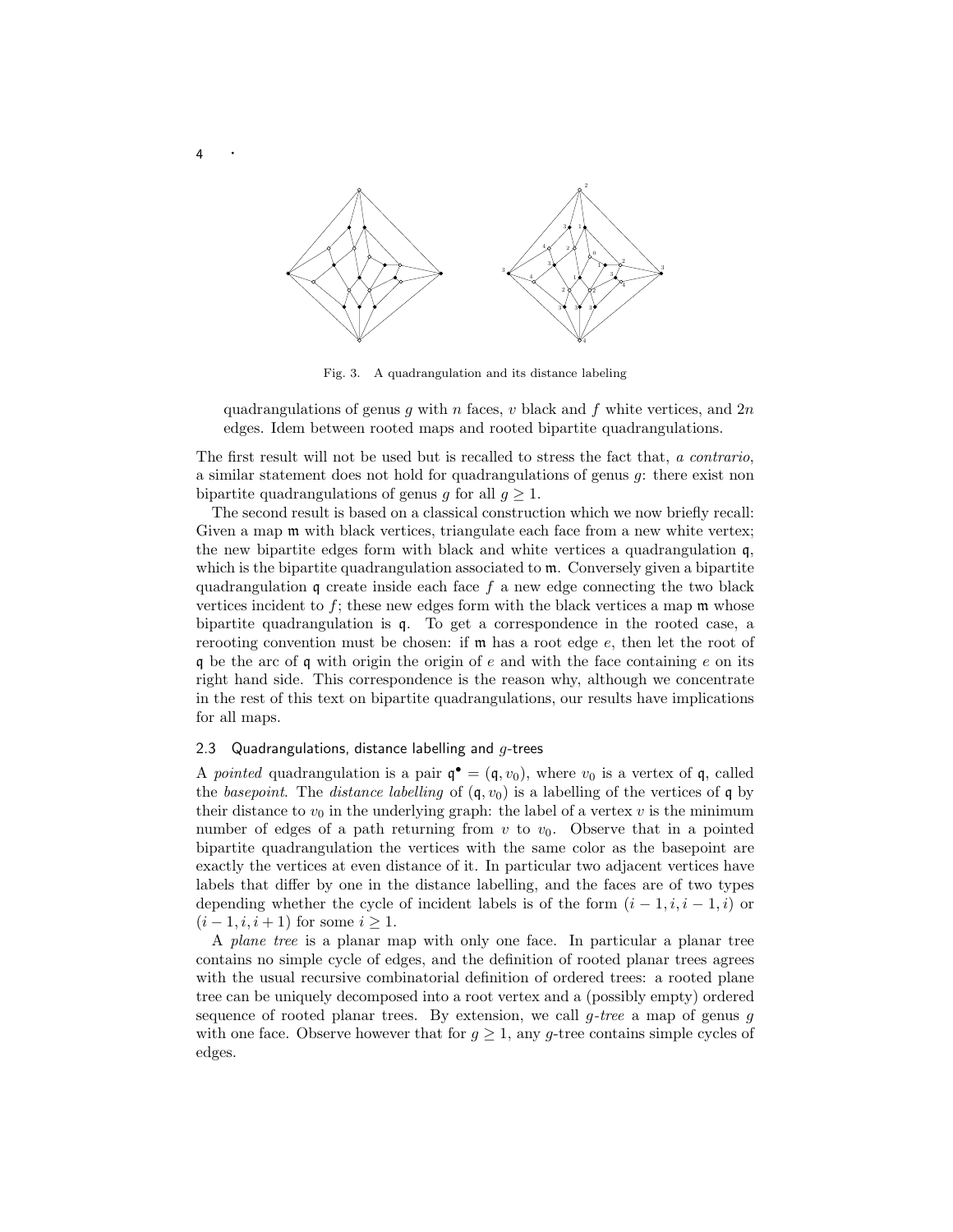

Fig. 4. The mapping  $\phi$ : local rules and an example

# 3. EMBEDDED G-TREES AND THE OPENING BIJECTION

A map is called *embedded* if its vertices are given integer labels that differ at most by one along every edge, the root vertex (if the map is rooted) having label 1. A map is *well labeled* if moreover the support of labels is an interval of the form  $(1, m)$ . In other terms a well labeled map is an embedded map with minimum label 1.

### 3.1 The opening of a pointed bipartite quadrangulation

Given a pointed bipartite quadrangulation  $(q, v_0)$  of genus q having n faces, we define a mapping  $\phi$ , the *opening*, which we will later claim produces a well labeled g-tree with  $n$  edges (see Figure 4):

- —Label vertices of q according to their distance to  $v_0$ . Recall that the extremities of each edge have labels that differ by one, so that the labels of vertices on the border of a face form either a cycle  $(i-1, i, i-1, i)$  or a cycle  $(i-1, i, i+1, i)$ .
- —Create a graph drawing  $\phi(\mathfrak{q}, v_0)$  on  $\mathcal{S}_g$  with vertex set the vertices of q except  $v_0$  and with one edge  $e_f$  for each face f of q, which connects the two corners of  $f$  that have a vertex label larger than their predecessor in clockwise direction around f: in a face with border  $(i-1, i, i-1, i)$  the resulting edge has label  $(i, i)$ , while in a face with border  $(i-1, i, i+1, i)$  it has label  $(i, i+1)$ .

Obviously the labels of the vertices of  $\phi(\mathfrak{q}, v_0)$  are positive and the variations along its edges belong to  $\{+1, 0, -1\}$ , so that  $\phi(\mathfrak{q}, v_0)$  is well labelled. More interesting is the following lemma, which proves that  $\phi(\mathfrak{q}, v_0)$  is a well labelled g-tree.

LEMMA 2. *The graph drawing*  $\phi(\mathfrak{q}, v_0)$  *on*  $S_q$  *has a unique and simply connected face.*

PROOF. We give here a quick proof which requires some familiarity with graph on surfaces, and postpone a more explicit proof to the appendix. The graph drawing  $\mathfrak{q}' = \mathfrak{q} \cup \phi(\mathfrak{q}, v_0)$  is obviously a map: each face of  $\mathfrak{q}$  is divided in  $\mathfrak{q}'$  into 2 smaller simply connected faces by an edge of  $\phi(\mathfrak{q}, v_0)$  (see Figure 4). Draw a fake vertex  $v_f$ in each face  $f$  of  $\mathfrak{q}'$ , label it by the smallest label on the border of  $f$ , and connect these fake vertices by one fake edge for each edge of  $q$ : an edge  $e$  of  $q$  with label  $(i, i + 1)$  that separates faces f (on its right hand side)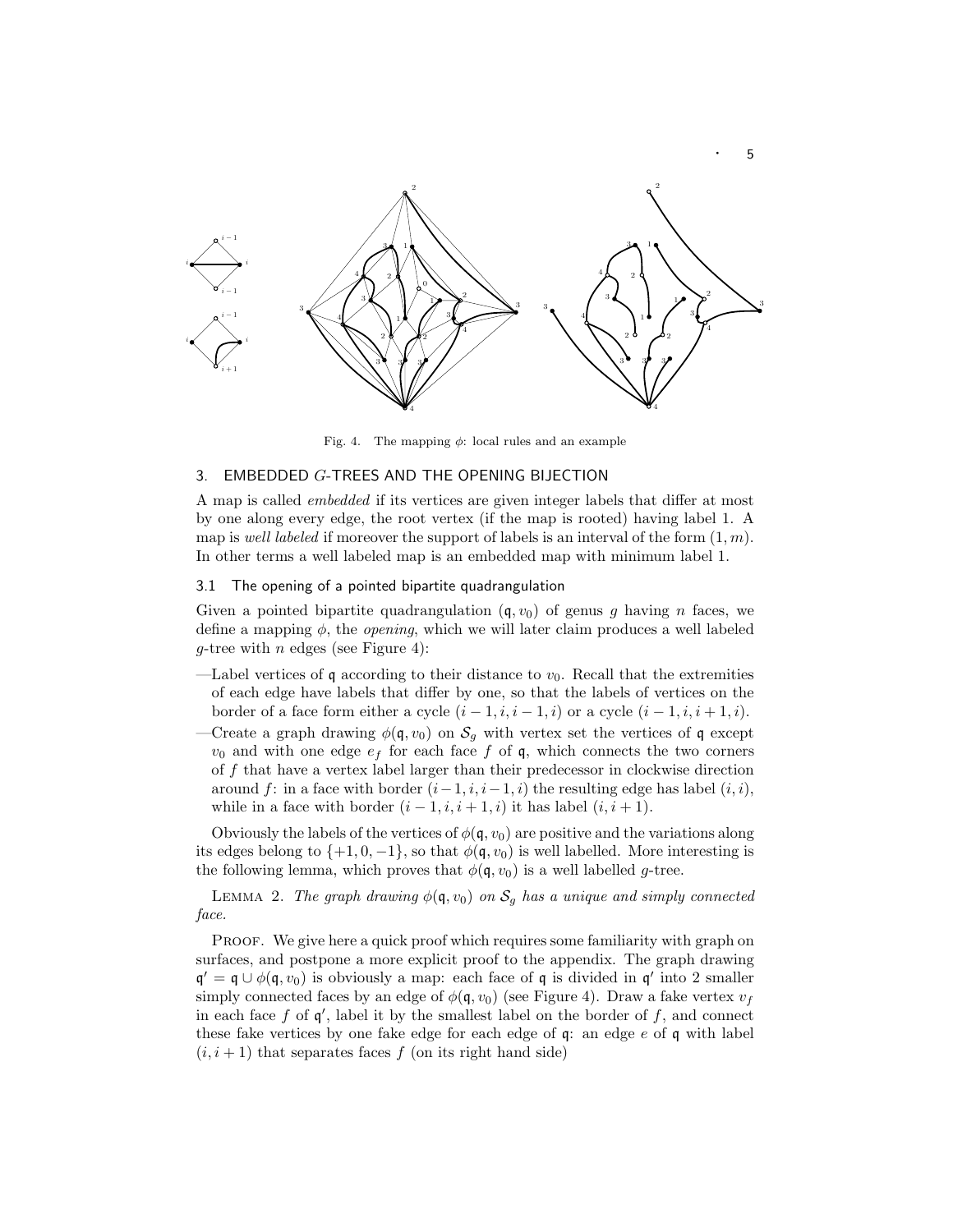

Fig. 5. The orientation of dual old edges in  $\mathfrak{q}'$ : local configurations and an example.

Let us prove that the fake edges form a forest of oriented trees attached to a unique oriented cycle around  $v_0$ . Consider the 3 types of faces of  $\mathfrak{q}'$  as represented on Figure 5: There is exactly one outgoing fake edge in each face, that is, from each fake vertex, and all oriented fake edges are weakly decreasing. Hence an oriented cycle of fake edges connects fake vertices with equal labels. But such a cycle turns counterclockwise around a unique vertex v of  $\mathfrak{q}$ , which must be  $v_0$  since all its neighbors have larger labels.

To conclude the proof of the lemma, observe that there can be only one face in  $\phi(\mathfrak{q},v_0)$  since the fake edges connect all faces of  $\mathfrak{q}'$ , and that any loop in this face can be retracted along the tree like structure of fake edges.  $\Box$ 

# 3.2 Well labelled polygons, chords diagrams, and the closure of a well labelled  $q$ -tree

We now describe a mapping  $\psi$  which we later claim to be the inverse of  $\phi$ . The construction of  $\psi(t)$  will take place in the unique face of t, which is homeomorphic to a disk by definition of maps: in particular the actual genus of  $S<sub>q</sub>$  will be somewhat irrelevant for this reverse construction, which will reveal to be a simple adaptation of the construction used in [Sch98; CS04; MM06] for the planar  $(q = 0)$  case. More precisely, given a labelled g-tree  $t$  with n edges, we decompose it into a rooted g-tree  $\vec{t}_0$  (forgetting the labels) and a well labelled rooted  $2n$ -gon  $\vec{p}$  (describing the sequence of labels along the border of the unique face of t).

We will use the following folklore combinatorial result:

LEMMA 3. Let  $\vec{p}$  be a rooted labelled m-gon with labels  $a_1, \ldots, a_m$  in clockwise *order starting after the root edge, and assume that the labels satisfy the* Lukasiewicz *condition*  $a_{i+1} - a_i \geq -1$ *, and*  $a_i > a_m$  *for all i.*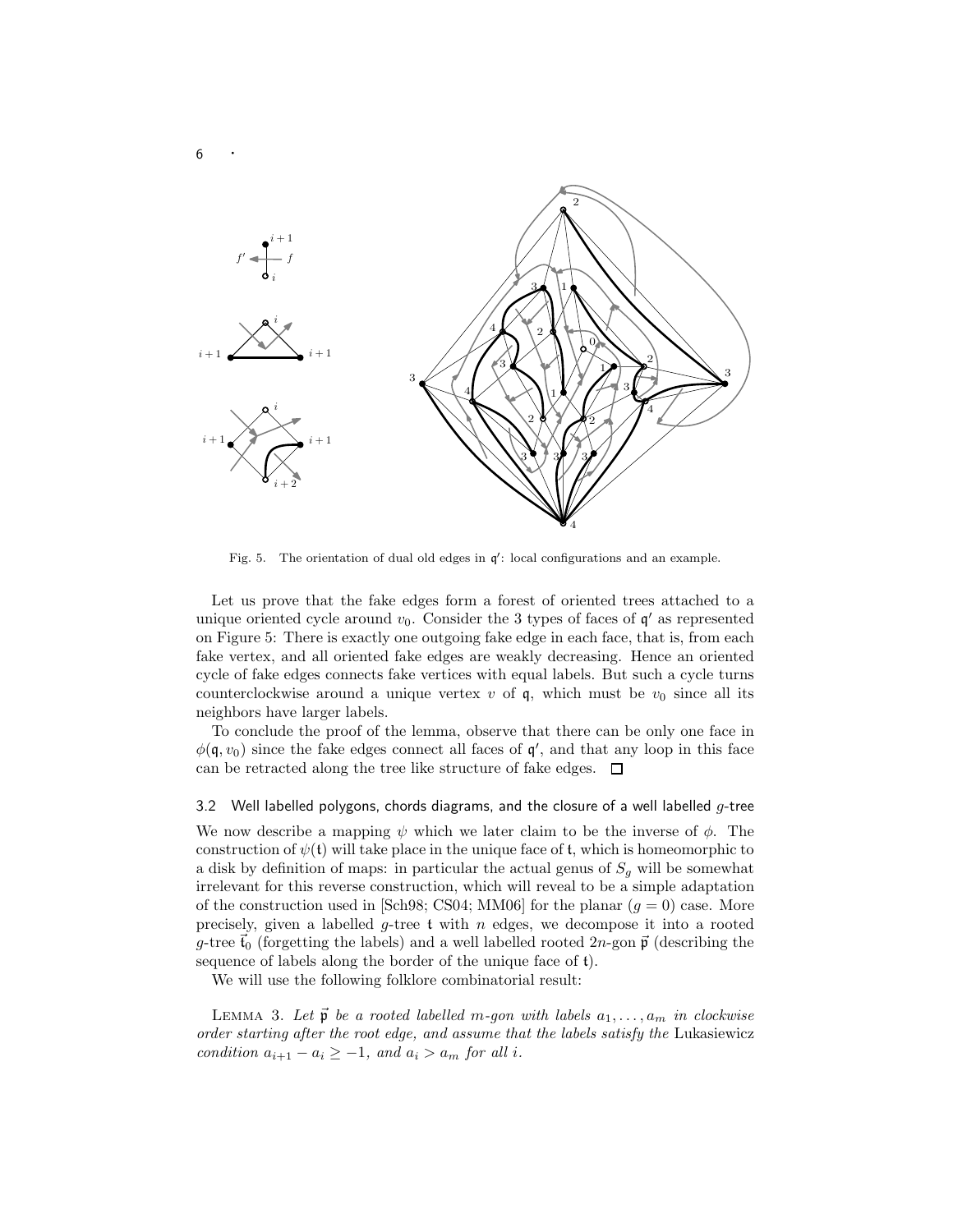

Fig. 6. The dissection of a polygon and the two types of faces of  $\psi(t)$ 

Let  $\pi : \{1, \ldots, m-1\} \to \{2, \ldots, m\}$  *be the application that maps i to its* predecessor, that is the smallest  $j > i$  such that  $a_j = a_i - 1$ .

*Then there exists a unique way to draw all the edges*  $(i, \pi(i))$  *inside*  $\vec{p}$  *so that the resulting graph drawing is a planar map. In this map, each inner face is incident*  $\emph{exactly once to the polygon, along an edge $(a_i, a_{i+1})$}, and the labels on the border of$ *this face are then, in clockwise direction,*  $(a_i, a_{i+1}, a_{i+1} - 1, a_{i+1} - 2, ..., a_{i+1} - \delta)$ *where*  $\delta = a_{i+1} - a_i + 1$  *(in particular*  $\delta \geq 0$  *and the face incident to*  $(a_i, a_{i+1})$  *has degree*  $\delta + 2$ *)*.

PROOF. See [Sta99], or the detailed discussion of the appendix.  $\Box$ 

The *closure* of a well labeled g-tree t with n edges is the graph drawing  $\psi(t)$ constructed as follows: Let  $\mathfrak p$  be the labelled 2n-gon describing the face f of t, and let k be the number of vertices with label 1 in  $\mathfrak{p}$ : these vertices corresponds to *corners* with label 1 of f. Let  $t'$  be the map obtained by adding a vertex  $v_0$  with label 0 in  $f$  and  $k$  edges that join this vertex to each of the corners with label 1 of f: the map t' has k faces and the border of each face is a polygon  $\vec{p}_i$  with minimal label 0 (taken as root) and labels that satisfies the Lukasiewicz condition (the variations are even in  $\{+1, 0, -1\}$ ). In each face of the map  $\mathfrak{t}'$  (on  $\mathcal{S}_g$ ), that is in each polygon  $\vec{p}_i$ , the above lemma can thus be used to add all the edges between corners with positive labels and their predecessor, in the unique way that provides a map  $\mathfrak{t}''$  on  $\mathcal{S}_g$ . The closure  $\psi(\mathfrak{t})$  of  $\mathfrak{t}$  is the graph drawing  $\mathfrak{t}'' - \mathfrak{t}$  on  $\mathcal{S}_g$  obtained by removing the edges of  $t$  from  $t''$ .

# LEMMA 4. *The graph drawing*  $\psi$ (t) *is a quadrangulation of genus g with* n *edges.*

PROOF. According to Lemma 3 each face of  $t'$  is incident exactly once to an edge of t. Each edge e of t thus separates two different faces, which are otherwise incident only to edges of  $t' - t$ . Moreover since the variation of labels are opposite  $\pm\delta$  on the two sides of e, the removal of e creates a simply connected face of degree  $\delta + 2 + (-\delta + 2) - 2 = 4$ , as illustrated by Figure 6. The removal of the n edges of t thus creates *n* quadrangular faces.  $\Box$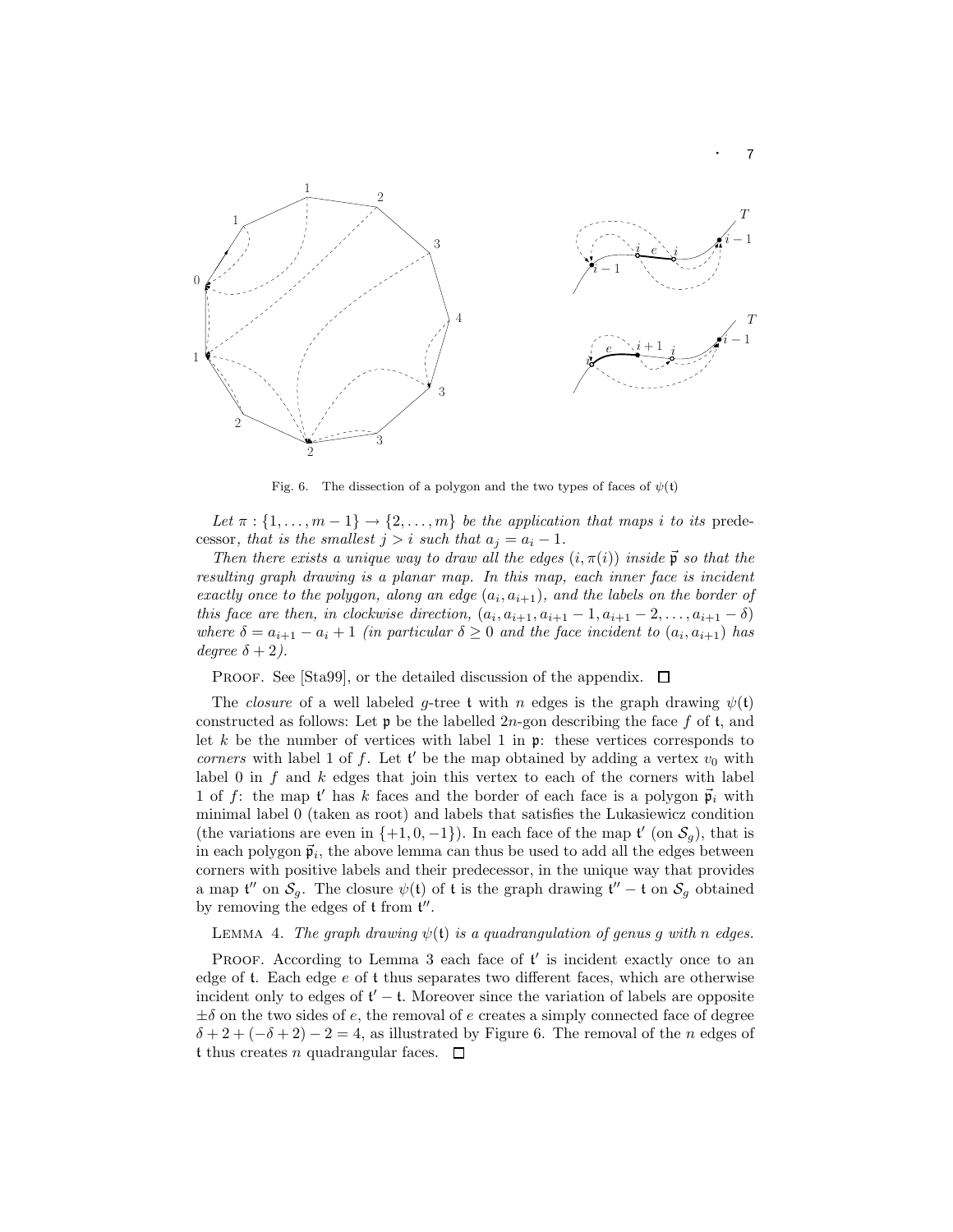### 3.3 The main theorem

The main combinatorial result of this paper is the following theorem, that states that not only  $\phi(\mathfrak{q}, v_0)$  is a well labelled map on  $\mathcal{S}_g$  but the mapping  $\phi$  is more precisely a bijection.

THEOREM 1. *The opening*  $\phi$  *is a bijection between* 

- *—pointed bipartite quadrangulations of genus* g *that have* n *faces,* 2n *edges, and* n + 2 − 2g *vertices (*i *of which are at odd distance of the basepoint), and*
- *—well labeled* g*-trees that have* n *edges, and* n + 1 − 2g *vertices (*i *of them having odd labels),*

*such that the labels of the* g*-tree associated to a bipartite quadrangulation* q *with basepoint*  $v_0$  *give the distances of vertices of*  $\mathfrak{q}$  *to*  $v_0$ *.* 

PROOF. The fact that  $\phi(\psi(t)) = t$  follows from the comparison of Figure 6 and Figure 4: for the two types of faces created in  $\psi(\mathfrak{t})$ , the edge e is indeed recovered correctly by the opening rules. The fact that  $\psi(\phi(\mathfrak{q}, v_0)) = (\mathfrak{q}, v_0)$  follows from the fact that in  $\mathfrak{q}' = \mathfrak{q} \cup \phi(\mathfrak{q}, v_0)$ , each edge of  $\mathfrak{q}$  joins a corner of  $\phi(\mathfrak{q}, v_0)$  to its predecessor, and from the unicity in Lemma 3. An alternative direct proof is proposed in the appendix.  $\Box$ 

In the enumerative context one usually prefers to deal with rooted maps to avoid the discussion of symmetries. The opening is readily extended to rooted bipartite quadrangulations: define the image of a rooted quadrangulation  $(q, \vec{e})$  with root vertex  $v_0$ , to be  $(\phi(\mathfrak{q}, v_0), \vec{e'})$  where  $e'$  is the edge created in the root face of  $(\mathfrak{q}, \vec{e})$ , oriented so that its origin is the endpoint of  $\vec{e}$  (observe that, according to the rules and the definition of the root face, the endpoint of  $\vec{e}$  is indeed incident to  $e'$ ).

Corollary 1. *The opening* φ *extends to a bijection between*

*—rooted bipartite quadrangulations with genus* g *that have* n *faces, and —rooted well labeled* g*-trees that have* n *edges.*

PROOF. By construction the origin of  $\vec{e'}$  has label 1 so that  $(\phi(\mathfrak{q}, v_0), \vec{e'})$  is indeed a rooted well labeled tree. Conversely given a rooted well labeled tree  $\vec{t} = (t, \vec{e'})$ with root vertex v, taking as root edge of  $\psi(\vec{t})$  the edge  $\vec{e}$  of  $\mathfrak{t}'$  with origin  $v_0$  which follows  $\vec{e'}$  in counterclockwise direction around v immediately yields the unique possible preimage of  $\vec{t}$ .  $\Box$ 

It turns out that for our purpose an even better variant consists in taking a basepoint and a root independently. Define the image of a rooted pointed bipartite quadrangulation  $(q, \vec{e}, v_0)$  to be  $(\phi(q, v_0), \vec{e'}, s)$  where  $\vec{e'}$  is the new edge created in the root face of q, oriented so that its origin is the extremity of  $\vec{e}$  with largest label, and where  $s \in \{+1, -1\}$  is a sign recording the orientation of  $\vec{e}$  (say + if  $\vec{e}$  is increasing with respect to the labeling). Let moreover  $\nu$  be the relabeling mapping that simultaneously translates all labels of an embedded map so that the root vertex label is 1. Then

COROLLARY 2. *Opening followed by relabelling is a bijection*  $\nu \circ \phi$  *between* 

*—rooted pointed bipartite quadrangulations with genus* g *that have* n *faces, and*

### <sup>8</sup> ·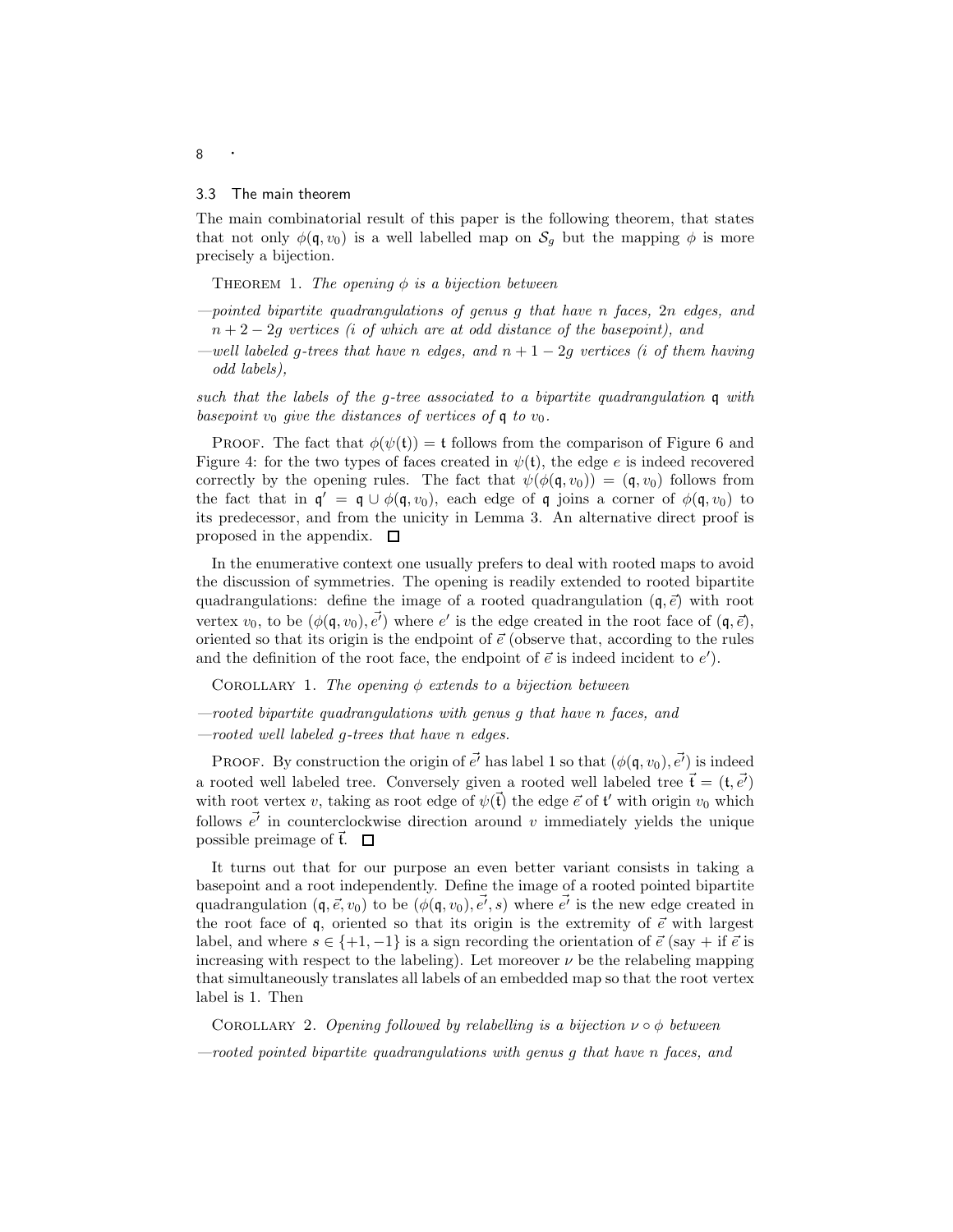*—pairs consisting of a rooted embedded* g*-tree that has* n *edges and a sign* ±1*.*

PROOF. In view of Theorem 1,  $\phi$  can be used to map bijectively rooted pointed bipartite quadrangulations  $(q, v_0, \vec{e})$  of genus g with n faces onto almost well labelled rooted g-trees  $(\phi(\mathfrak{q}, v_0), \vec{e})$  with n edges (*almost* well labeled means the minimum label is 1 but the root vertex has not necessarily label 1). Now  $\nu$  is bijective between almost well labelled q-trees with n edges and embedded rooted  $q$ -trees with n edges: indeed given a rooted embedded map (with root vertex label 1 by definition), there is a unique way to translate its labels so that the minimum becomes 1.  $\Box$ 

The point of this last corollary is that, as we shall see in Section 4, embedded g-trees are much easier to count than well labeled g-trees.

### 4. THE ENUMERATION OF QUADRANGULATIONS VIA SCHEMES

In view of Theorem 1 and Corollary 2, the enumeration of maps of genus  $q$  according to the number of vertices, faces and edges can be reduced to the enumeration of rooted well labeled or embedded g-trees. It turns out that rooted embedded gtrees are easier to deal with, so that we shall rely on the following transposition of Corollary 2 in terms of generating series:

Corollary 3. *The generating series*

$$
\overrightarrow{Q_g}^{\bullet}(z) = \sum_{n \ge 2g} \overrightarrow{q}_{g,n}^{\bullet} z^n, \quad and \quad T_g(z) = \sum_{n \ge 2g} a_{g,n} z^n
$$

*of rooted pointed bipartite quadrangulations of genus* g *(with respect to the number of faces) and of rooted embedded* g*-trees (with respect to the number of edges) are related by the following equation:*

$$
\overrightarrow{Q_g}^{\bullet}(z) = 2T_g(z).
$$

Since a quadrangulation with genus g and n faces has  $n + 2 - 2g$  vertices,  $\vec{q}_{g,n} =$  $(n+2-2g) \, \vec{q}_{g,n}$ , and the previous equation can also be rewriten in terms of the generating series of rooted bipartite quadrangulations of genus g as

$$
Q_g(z) = \sum_{n \ge 2g} \vec{q}_{g,n} z^n = z^{2g-2} \int \overline{Q}_g^{\bullet} (y) y^{1-2g} dy \tag{3}
$$

with the initial condition  $Q_g(z) = O(z^{2g}).$ 

# 4.1 Planar maps and embedded trees

Let  $T \equiv T(z) = T_0(z)$  be the generating series of rooted embedded trees with respect to the number of edges. A rooted embedded tree  $\vec{t}$  which has at least 1 edge can be decomposed into two rooted trees  $\vec{t}_1$  and  $\vec{t}_2$  by deleting its root edge e. The subtree  $\tilde{t}_1$  rooted at the origin of e has root label 1, so that it is again a rooted embedded tree. The subtree  $\tilde{t}_2$  rooted at the endpoint of e has root label  $\delta \in \{+1, 0, -1\}$  but, up to a translation of labels by  $1 - \delta$ , it is also a rooted embedded tree. This decomposition is a bijection  $\vec{t} \mapsto (\delta, \vec{t}_1, \vec{t}_2)$  between non empty rooted embedded trees with  $n$  edges and triples consisting of an edge variation and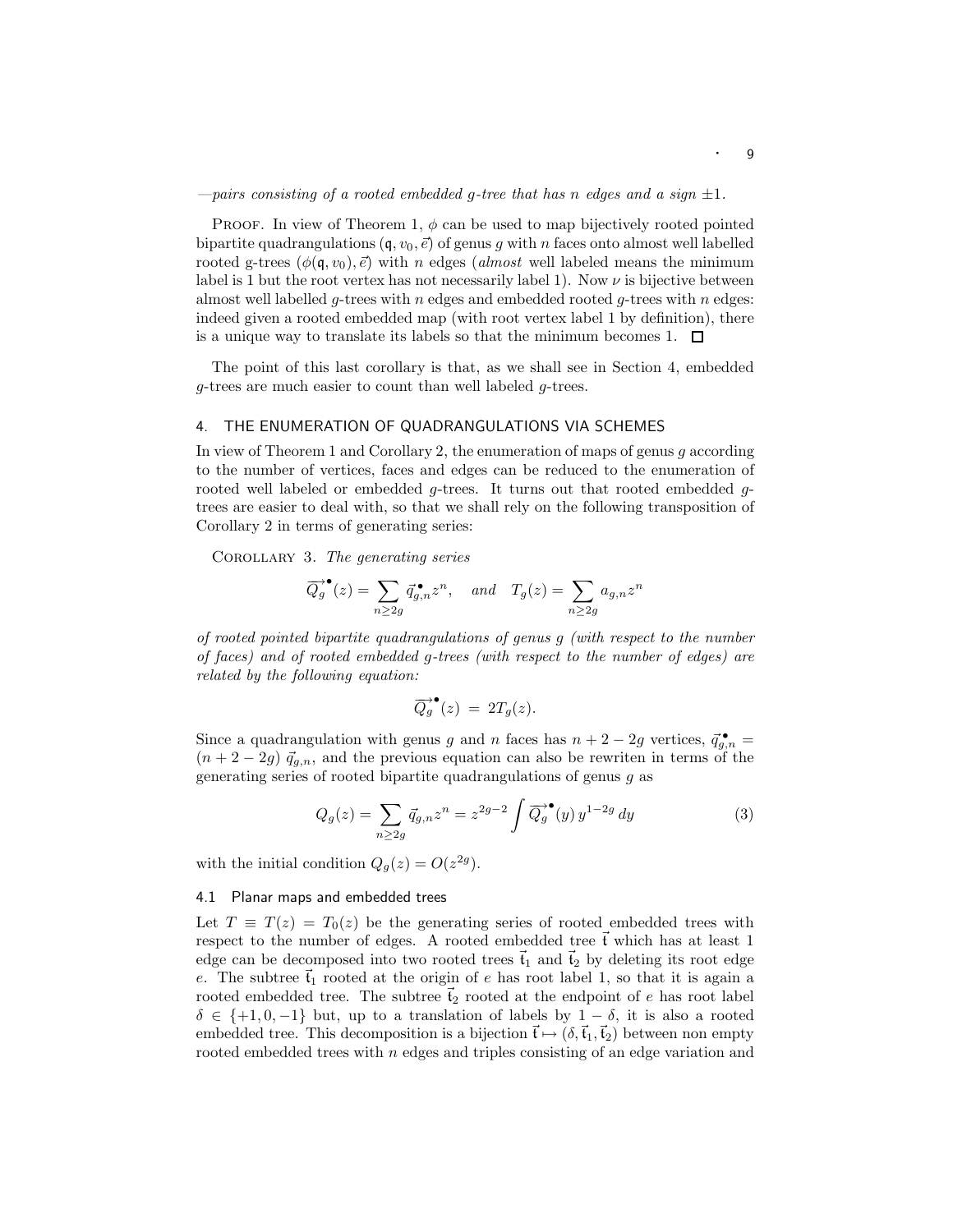two rooted embedded trees with a total of  $n-1$  edges. Hence the equation

$$
T(z) = \sum_{\vec{\mathbf{t}}} z^{|\vec{\mathbf{t}}|} = 1 + 3 \sum_{(\vec{\mathbf{t}}_1, \vec{\mathbf{t}}_2)} z^{1 + |\vec{\mathbf{t}}_1| + |\vec{\mathbf{t}}_2|} = 1 + 3zT(z)^2.
$$

The unique formal power series root of this quadratic equation  $T = 1 + 3zT^2$  is

$$
T(z) = \frac{1 - \sqrt{1 - 12z}}{6z}.
$$

In particular  $a_n = [z^n]T(z) = \frac{3^n}{n+1} {2n \choose n}$  is the number of embedded trees with n edges. For future reference, let us also observe the relations

$$
z = \frac{T-1}{3T^2}
$$
,  $zT' = \frac{T^2-T}{2-T}$ , and  $1 + \frac{2zT'}{T} = \frac{T}{2-T}$ . (4)

The enumeration of planar quadrangulations then directly follows from Corollary 3.

Corollary 4. *The generating series of planar rooted pointed quadrangulations satisfies*

$$
\overrightarrow{Q_0}^{\bullet}(z) = 2T(z),
$$

*and the number of planar rooted quadrangulations with* n *faces is*

$$
\vec{q}_{0,n} = \frac{\vec{q}_{0,n}^{\bullet}}{n+2} = \frac{2}{n+2} \cdot \frac{3^n}{n+1} {2n \choose n}.
$$

# 4.2 Reduced  $q$ -trees and tree grafting

We say that a g-tree is *reduced* if it has no vertices of degree one. Upon deleting vertices of degree 1 iteratively, a reduced  $q$ -tree can be extracted from any  $q$ -tree.

Lemma 5. *There is a bijection between rooted embedded* g*-trees with* n *edges* and pairs consisting of a rooted embedded reduced g-tree  $\vec{\mathbf{r}}$  with k edges and a forest  $(\vec{t}_1, \ldots, \vec{t}_{2k})$ *, where,* 

 $-\vec{t}_2, \ldots, \vec{t}_{2k}$  are rooted embedded planar trees.

 $-\vec{t}_1$  *is either a rooted or a doubly rooted embedded planar tree,* 

and the total number of edges in  $(\vec{r}; \vec{t}_1, \ldots, \vec{t}_{2k})$  is n.

PROOF. Given a g-tree t, a unique reduced g-tree  $\mathfrak r$  is obtained by iteratively deleting in t the vertices of degree 1 until none is left. At the end of this process, the deleted edges form a forest of rooted embedded planar trees: one (possibly trivial) rooted tree is attached to each corner of  $\mathfrak r$  (see Figure 7). The root  $\vec e$  of  $\vec t$ , then provides a root for  $\vec{r}$ : if  $\vec{e}$  was not deleted it becomes the root of  $\vec{r}$ , otherwise  $\vec{e}$  belongs to one of the deleted trees  $\vec{t}_1$  and the root of  $\vec{r}$  is taken to be the arc of  $r$ on the right hand side of which  $\vec{t}_1$  is attached.

Once  $\vec{\tau}$  is rooted, its corners are canonically ordered starting with the corner on the right hand side of the root, and the deleted trees can be arranged into an ordered list: the g-tree t can then be recovered from  $\vec{r}$  and the ordered list  $(\tilde{t}_1, \ldots, \tilde{t}_{2k})$  of trees. Finally, when the root of  $\vec{t}$  is not an edge of  $\vec{r}$  it must be recorded as a secondary root of  $\vec{t}_1$ .  $\Box$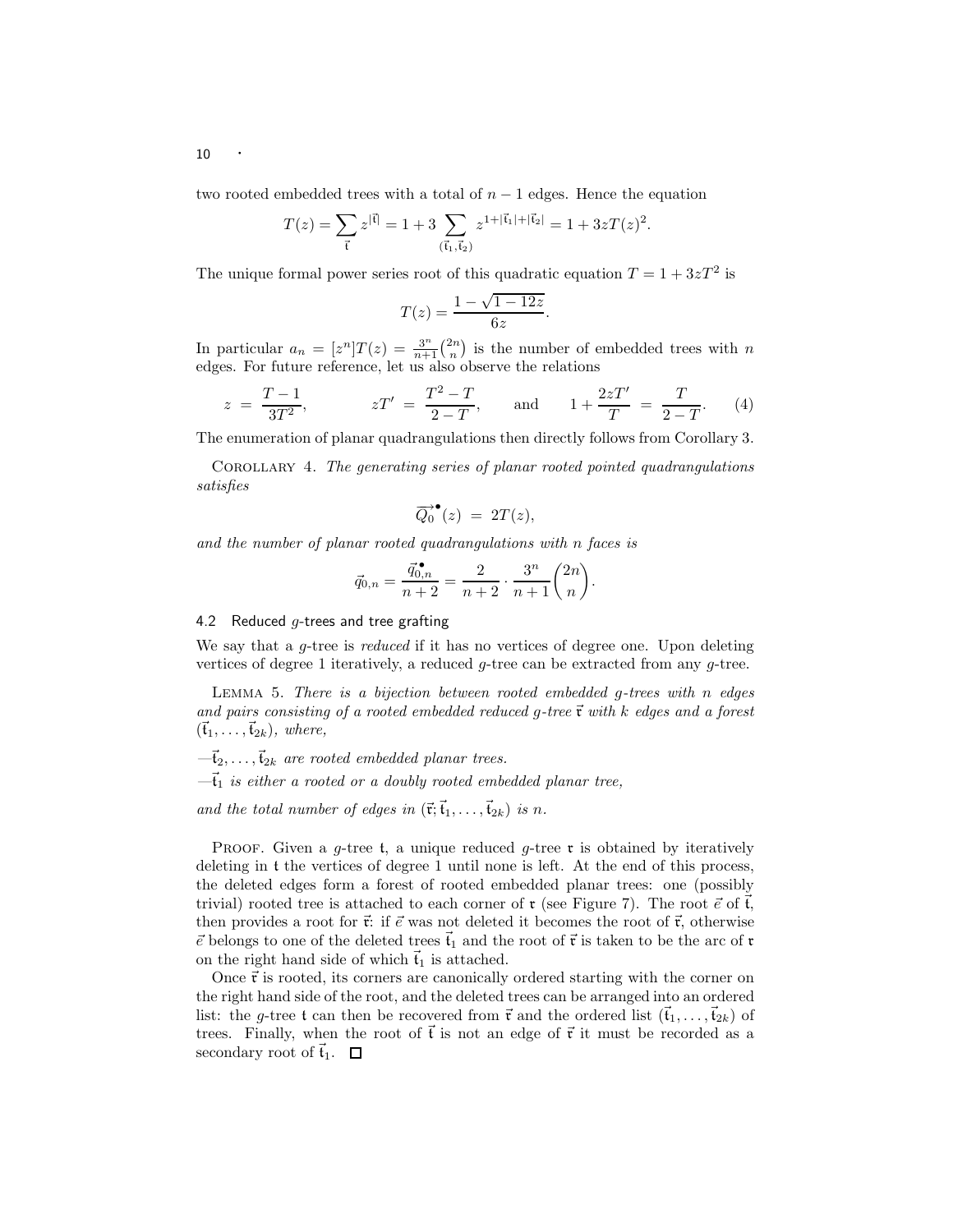

Fig. 7. A 1-tree and its decomposition into a reduced 1-tree and a collection of rooted planar trees attached on its corners (only planar trees which are not reduced to a single vertex are represented).

Lemma 5 immediately yields the following corollary.

Corollary 5. *The generating series of rooted embedded* g*-trees* T<sup>g</sup> *and of rooted embedded reduced* g*-trees* R<sup>g</sup> *are related by:*

$$
T_g(z) = R_g(zT(z)^2) \cdot \left(1 + \frac{2zT'(z)}{T(z)}\right) = R_g(zT^2) \cdot \frac{T}{2 - T}.
$$

*In terms of the primitive*  $\widehat{R}_g(t)$ *, satisfying*  $\frac{t\partial}{\partial t}\widehat{R}_g(t) = R_g(t)$ *, the previous formula reads:*

$$
T_g(z) = \frac{z\partial}{\partial z} \left( \widehat{R}_g(zT^2) \right).
$$

PROOF. The decomposition of a rooted g-tree t in a pair  $(\vec{\mathfrak{r}}; \vec{\mathfrak{t}}_1, \ldots, \vec{\mathfrak{t}}_{2k})$  where k is the number of edges of  $k$  is a combinatorial composition operation that results in the composition of generating series:

$$
T_g(z) = \sum_{\vec{\mathbf{t}}} z^{|\vec{\mathbf{t}}|} = \sum_{\vec{\mathbf{t}}; \vec{\mathbf{t}}_1, \vec{\mathbf{t}}_2, \dots, \vec{\mathbf{t}}_{2k} | k = |\vec{\mathbf{t}}|} z^{|\vec{\mathbf{t}}| + |\vec{\mathbf{t}}_1| + |\vec{\mathbf{t}}_2| + \dots + |\vec{\mathbf{t}}_{2k}|}
$$
  

$$
= \sum_{\vec{\mathbf{t}}} z^{|\vec{\mathbf{t}}|} \left( \sum_{\vec{\mathbf{t}}} (1 + 2|\vec{\mathbf{t}}|) z^{|\vec{\mathbf{t}}|} \right) \left( \sum_{\vec{\mathbf{t}}} z^{|\vec{\mathbf{t}}|} \right)^{2|\vec{\mathbf{t}}| - 1} = R_g(zT(z)^2) \cdot (1 + \frac{2zT'}{T}),
$$

where the notation  $\vec{t}_1$  stresses the fact that the first tree can be doubly rooted: given a tree t there are 2|t| ways to introduce a double root and one way not to. The multiplicative factor  $1 + 2zT'(z)/T(z)$  can also be understood directly, saying that the first rooted tree (with generating series  $T(z)$ ) can be replaced by a doubly rooted tree (with generating series  $2zT'(z)$ ).

The second expression can be checked by a direct comparison with the first formula:

$$
\frac{z\partial}{\partial z}\left(\widehat{R}_g(zT^2)\right) = z(T^2 + 2zTT')\widehat{R}'_g(zT^2)
$$

· <sup>11</sup>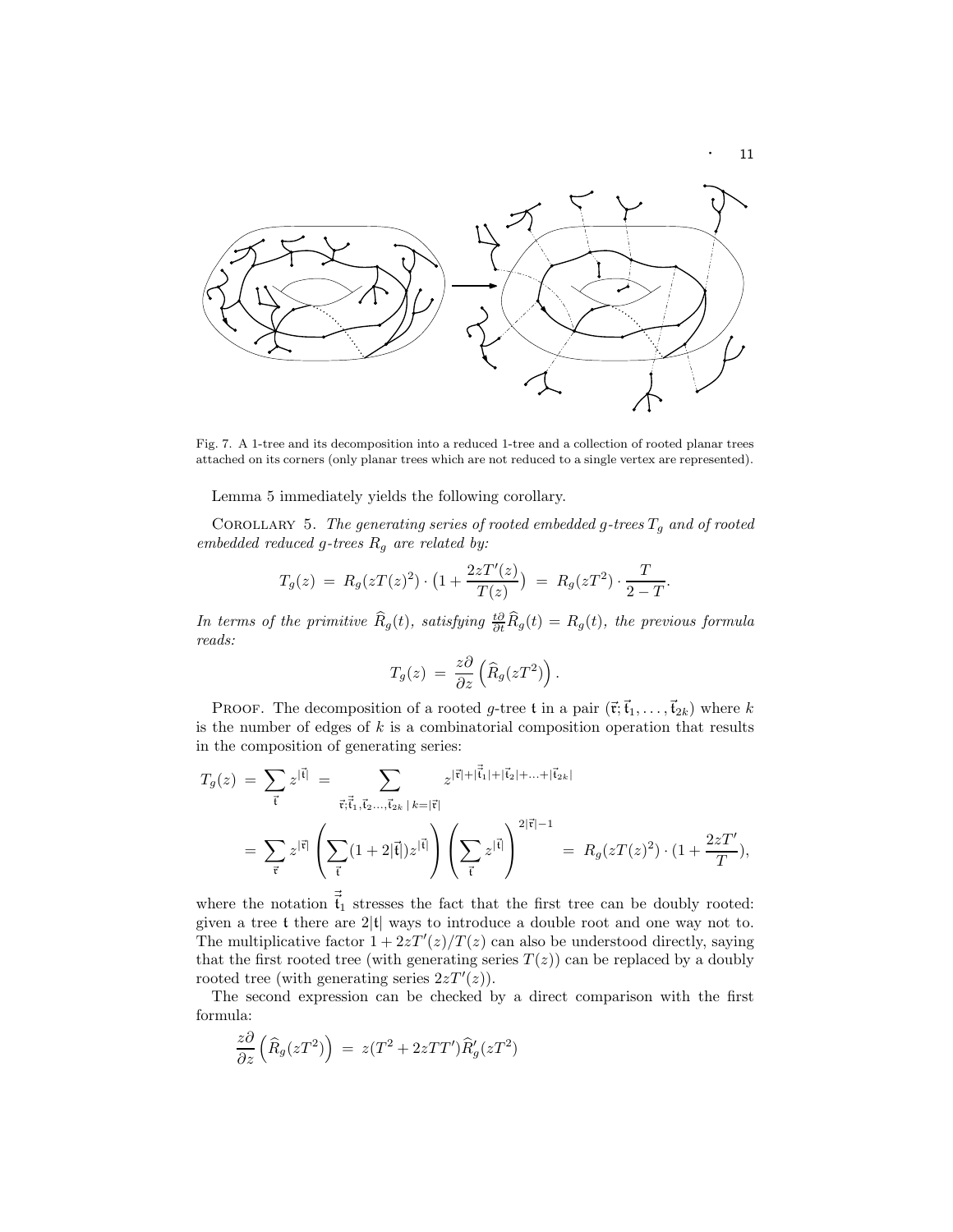$$
= (zT^2)\widehat{R}'_g(zT^2)(1+2zT'/T) = R_g(zT^2) \cdot \left(1 + \frac{2zT'}{T}\right).
$$

 $\Box$ 

By definition the series  $\hat{R}_g$  is a generating series of rooted maps in which rooted maps with e edges are counted with a weight  $1/e$ : it is tempting to think about it as a generating series of unrooted maps, but then each unrooted map is counted with a weight proportional to the inverse of the size of its automorphism group (because maps with non trivial automorphisms have less than 2e distinct rootings). In these terms the second expression of Corollary 5 could be understood directly as follows: rooted g-trees are first constructed as unrooted by grafting trees in an unrooted reduced g-tree, and then rooted. However a rigourous proof along these lines requires a careful discussion of symmetries, which is circumvented by working directly with rooted objects.

# 4.3 The standard scheme of a reduced  $g$ -tree

A *labeled scheme* is a rooted g-tree without vertices of degree 1 and 2 that has integer labels on vertices. A scheme is *standard* if its labels form an integer interval with minimum 0. Observe that the labels of a scheme are not required to vary at most by one along edges, and that in a standard scheme all the integers of the interval must appear as labels.

Let  $\vec{r}$  be a rooted reduced g-tree. By definition the map  $\vec{r}$  has no vertices of degree 1. Its vertices of degree 2 are organized into maximal paths, connected together at vertices of degree at least 3. Let  $\vec{s}_0$  and  $\vec{s}$  be the maps obtained from  $\vec{r}$  as follows:

- —To get  $\vec{s}_0$  from  $\vec{r}$ , replace each maximal path made of vertices of degree 2 by an edge, the path containing the root of  $\vec{\tau}$  providing a rooted edge for  $\vec{s}_0$ .
- —To get  $\vec{s}$  from  $\vec{s}_0$ , standardize the labels of the vertices, so that they form an integer interval with minimum label 0: if the labels appearing on vertices of degree at least 3 in  $\vec{r}$  are  $\ell_0 < \ell_1 < \ldots < \ell_p$  then the corresponding labels in  $\vec{s}$ are  $0, 1, \ldots, p$  (a given label can appear on several vertices of  $\vec{s}_0$ , so that p may be smaller than the number of vertices of  $\vec{s}$ .

The maps  $\vec{s}_0$  and  $\vec{s}$  are labeled schemes, and  $\vec{s}$  is standard: it is called *the standard scheme of*  $\vec{r}$ . By extension,  $\vec{s}$  is called the standard scheme of  $\vec{q}$  if  $\vec{r}$  was itself extracted from the g-tree  $\mathfrak t$  associated to a quadrangulation  $\vec{\mathfrak g}$ . Finally, given a rooted standard scheme  $\vec{s}$  with labels  $\{0, \ldots, p\}$  and p positive integers  $\ell_1 < \ldots < \ell_p$ let  $\vec{s}(\ell_1, \ldots, \ell_p)$  be the rooted labeled scheme obtained by replacing labels i by  $\ell_i$ in  $\vec{s}$ .

Observe that on every maximal degree 2 path of  $\vec{\mathbf{r}}$ , the labels perform a sequence of small variations taken from  $\{+1, 0, -1\}$ . A *Motzkin walk* w of length  $\ell$  is defined as a finite sequence  $w_1 \ldots w_\ell$  with  $w_i \in \{+1, 0, -1\}$ . The quantity  $\sum_{i=0}^{\ell} w_i$  is called the *increment* of w. A Motzkin walk of increment 0 is called a *Motzkin bridge*. In these terms, on every maximal path of  $\mathfrak{r}$ , the sequence of variations of labels forms a Motzkin walk: hence, if the standard scheme  $\vec{s}$  of  $\vec{r}$  has k edges, a k-uple of Motzkin walks  $(\mathfrak{m}_1, \ldots, \mathfrak{m}_k)$  can be extracted from  $\vec{\mathfrak{r}}$ , with  $\mathfrak{m}_i$  the Motzkin walk read along the path of  $\vec{\mathbf{r}}$  corresponding to *i*th edge of  $\vec{\mathbf{s}}$  in the canonical order.

A k-uple of Motzkin walks is said to be *compatible* with a rooted standard scheme with  $k$  edges if there exists an embedded rooted reduced  $q$ -tree from which they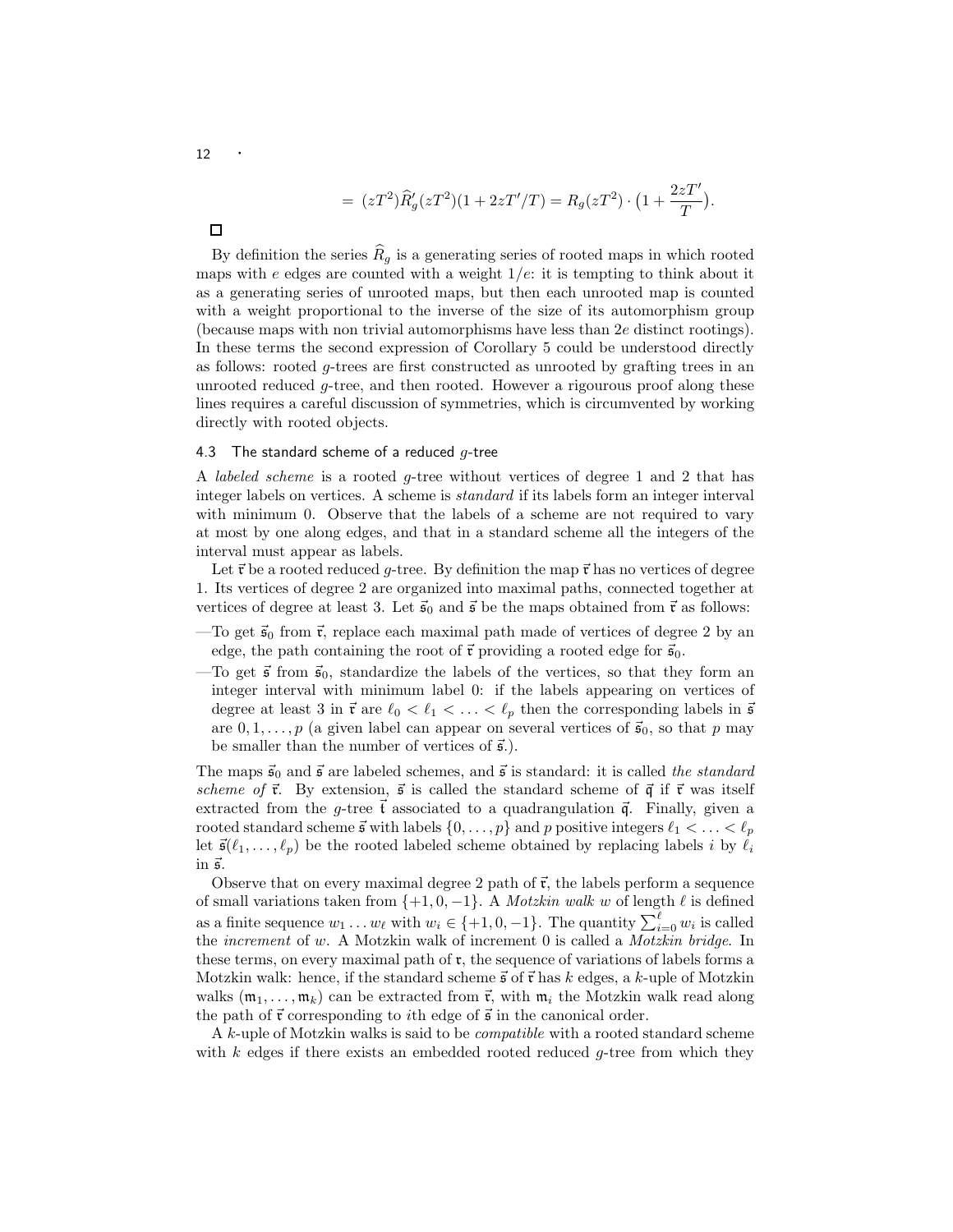

· <sup>13</sup>

Fig. 8. A reduced 1-tree and its rooted scheme.

can be both extracted. Observe that the g-tree is unique up to translation of all labels, since it is recovered by replacing the ith edge of the scheme by a chain of vertices with variations given by the ith Motzkin walk.

Lemma 6. *There is a bijection between embedded rooted reduced* g*-trees with* n *edges such that the root vertex has degree at least 3, and pairs formed of a rooted standard scheme of genus* g *with* k *edges, and a compatible* k*-uple of non empty walks with a total of* n *steps.*

**PROOF.** In view of the definition of compatible  $k$ -uples of walks, it suffices to show that if the pair  $(\vec{s}; (m_1, \ldots, m_k))$  is extracted from embedded rooted reduced  $g$ -tree t then t can be recovered from the pair: this is immediate upon replacing the ith edge of  $\vec{s}$  by a path with labels given by  $m_i$ , and choosing the root to be the first edge of the first path.  $\Box$ 

In particular, given a rooted standard scheme  $\vec{s}$  and a compatible k-uple of Motzkin walks  $(m_1, \ldots, m_k)$  let  $\vec{r}(\vec{s}; m_1, \ldots, m_k)$  be the unique corresponding rooted reduced g-tree, and  $\vec{s}_0(\vec{s}; m_1, \ldots, m_k)$  be the rooted labeled scheme extracted from  $\vec{r}(\vec{s}; \mathfrak{m}_1, \ldots, \mathfrak{m}_k)$  before standardization.

LEMMA 7. Let  $\vec{s}$  be a rooted standard scheme with k edges and labels  $\{0, 1, \ldots, p\}$ , *and let*  $\ell_1 < \ldots < \ell_p$  *be positive integers.* 

*Then the set of compatible k-uples such that*  $\vec{s}_0(\vec{s}; m_1, \ldots, m_k) = \vec{s}(\ell_1, \ldots, \ell_k)$ *is exactly the set of*  $k$ -uples  $(\mathfrak{m}_1, \ldots, \mathfrak{m}_k)$  *such that, for all i,*  $\mathfrak{m}_i$  *has increment*  $\ell_{e_i^+} - \ell_{e_i^-}$ , where  $e_i^-$  and  $e_i^+$  are the labels of the origin and endpoint of the ith edge  $\vec{e}_i$  of  $\vec{s}$ .

PROOF. If a k-uple is compatible with  $\vec{s}$  and induces  $\ell_0 \dots \ell_p$  then the labels of the corresponding reduced g-tree satisfy the conditions of the lemma. Conversely, given  $\ell_0, \ldots, \ell_p$ , a corresponding embedded reduced g-tree is obtained by replacing, for  $i = 1, \ldots, k$ , the *i*th edge  $\vec{e}_i$  of  $\vec{s}$  by a labelled path constructed as follows: if  $\mathfrak{m}_i = w_1 \dots w_\ell$  and  $e_i^-$  is the label of the origin of  $\vec{e}_i$  then the inserted path has length  $\ell$  and its jth vertex has label  $\ell_e + \sum_{m=1}^{j} w_m$ , for  $j = 0, \ldots, \ell$ . The condition on increments ensures that each vertices of  $\vec{s}$  get the same label from all its incident edges. A root can be chosen arbitrarily on the first path and labels simultaneously translated to obtain an embedded rooted reduced g-tree.  $\Box$ 

Let  $\vec{s}$  be a rooted standard scheme with v vertices, k edges and labels  $\{0, \ldots, p\}.$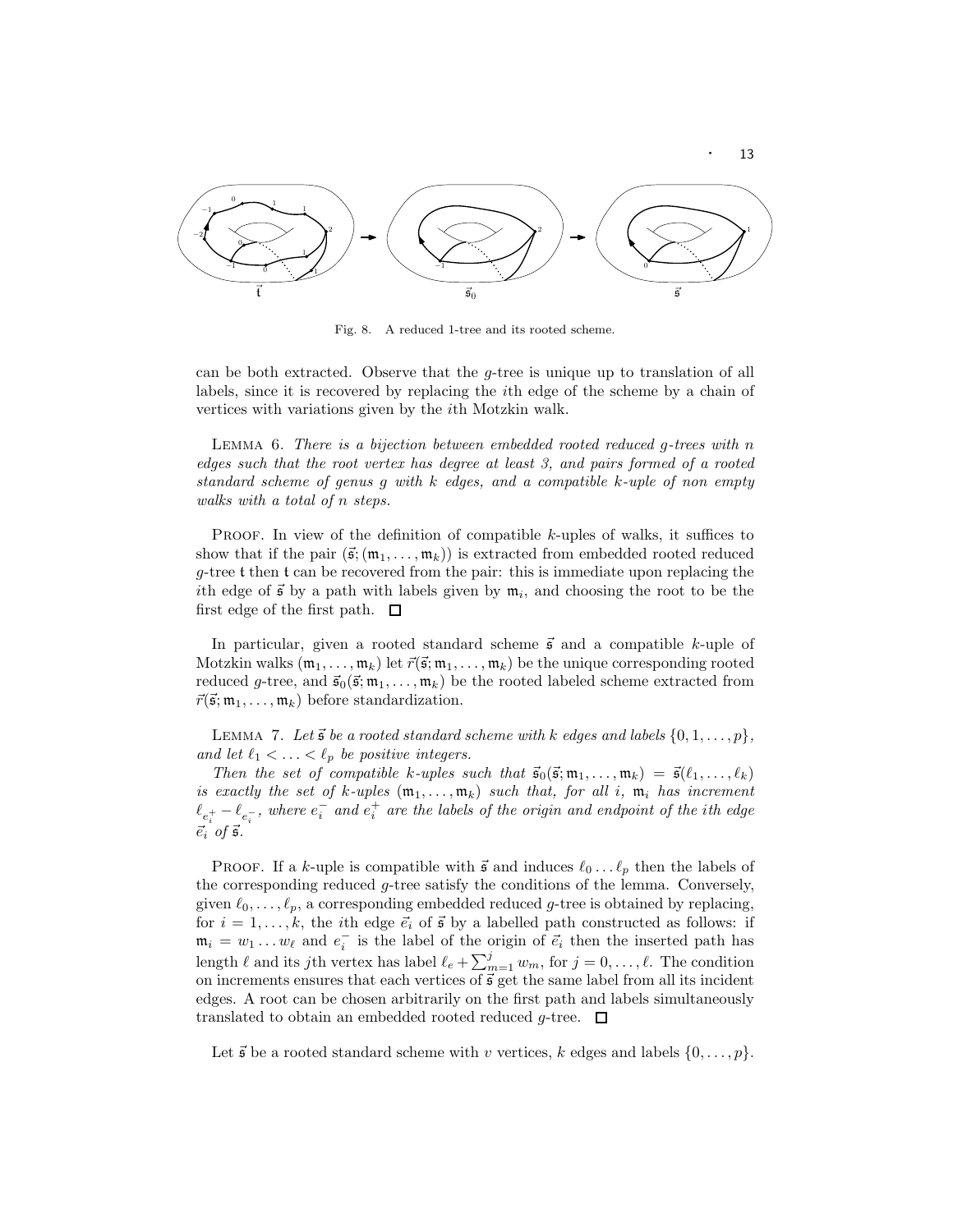We define the *weight* of  $\vec{s}$  as the following power series:

$$
W_{\vec{s}}(t) = \frac{1}{k} \sum_{0 < \ell_1 < \ldots < \ell_p} \prod_{i=1}^k M_{|\ell_{e_i^+} - \ell_{e_i^-}|}(t),
$$

where  $e_i^-$  and  $e_i^+$  denote the label of the extremities of the *i*th edge  $\vec{e}_i$  of  $\vec{s}$ , and, for all  $j \geq 0$ ,  $M_j(t)$  is the generating series of non-empty Motzkin walks of increment j with respect to the length:  $M_j(t) = \sum_{\mathfrak{m}} t^{|\mathfrak{m}|}$ , where the sum is over all Motzkin walks with increment  $j$  and length at least 1.

LEMMA 8. The primitive  $\widehat{R_g}(t)$  of the generating series of embedded rooted re*duced* g*-trees satisfies*

$$
\widehat{R_g}(t) = \sum_{\vec{\mathfrak{s}}} W_{\vec{\mathfrak{s}}}(t)
$$

*where the sum is taken over all rooted standard schemes of genus* g*.*

PROOF. Let us group together in a series  $R_{g,k}(t)$  the contributions to the generating series  $R_g(t)$  of the embedded reduced g-trees whose standard scheme has k edges, so that  $R_g(t) = \sum_k R_{g,k}(t)$ . Then  $2kR_{g,k}(t)$  is the generating series of rooted embedded reduced  $g$ -trees whose standard scheme has  $k$  edges and carries a secondary root-edge leaving a vertex of degree at least 3: indeed, each maximal path of a given reduced g-tree provides 2 choices of such a secondary root.

Now, these rooted embedded reduced g-trees having a secondary root can also be obtained by considering first a rooted reduced  $q$ -tree with a root vertex of degree at least 3 (and whose standard scheme has  $k$  edges), and then choosing a root edge. Hence we have:

$$
2kR_{g,k}(t) = 2\frac{td}{dt}\sum_{|\vec{s}|=k}\widetilde{R}_{\vec{s}}(t)
$$
\n(5)

where the sum is taken over rooted standard schemes of genus  $g$  with  $k$  edges, and where  $R_{\vec{s}}(t)$  is the generating series of embedded reduced g-trees of scheme  $\vec{s}$  with a root vertex of degree at least 3 (the derivative accounts for the choice of the root edge, and the factor 2 for the choice of its orientation).

Now, in view of Lemmas 6–7, for each scheme  $\vec{s}$  with k edges, the generating series  $R_{\vec{s}}(t)$  is obtained by summing over all relabellings and compatible k-uples of Motzkin paths. Therefore:

$$
\widetilde{R}_{\vec{s}}(t) = \sum_{0 < \ell_1 < \ldots < \ell_p} \prod_{i=1}^k M_{|\ell_{e_i^+} - \ell_{e_i^-}|}(t). \tag{6}
$$

Putting Equations 5 and 6 together and using the definition of  $W_{\vec{s}}$  gives:

$$
R_{g,k}(t) = \frac{td}{dt} \sum_{|\vec{s}|=k} W_{\vec{s}}(t).
$$

Summing on k and comparing with the definition of  $\widehat{R_g}(t)$  yields the result.  $\Box$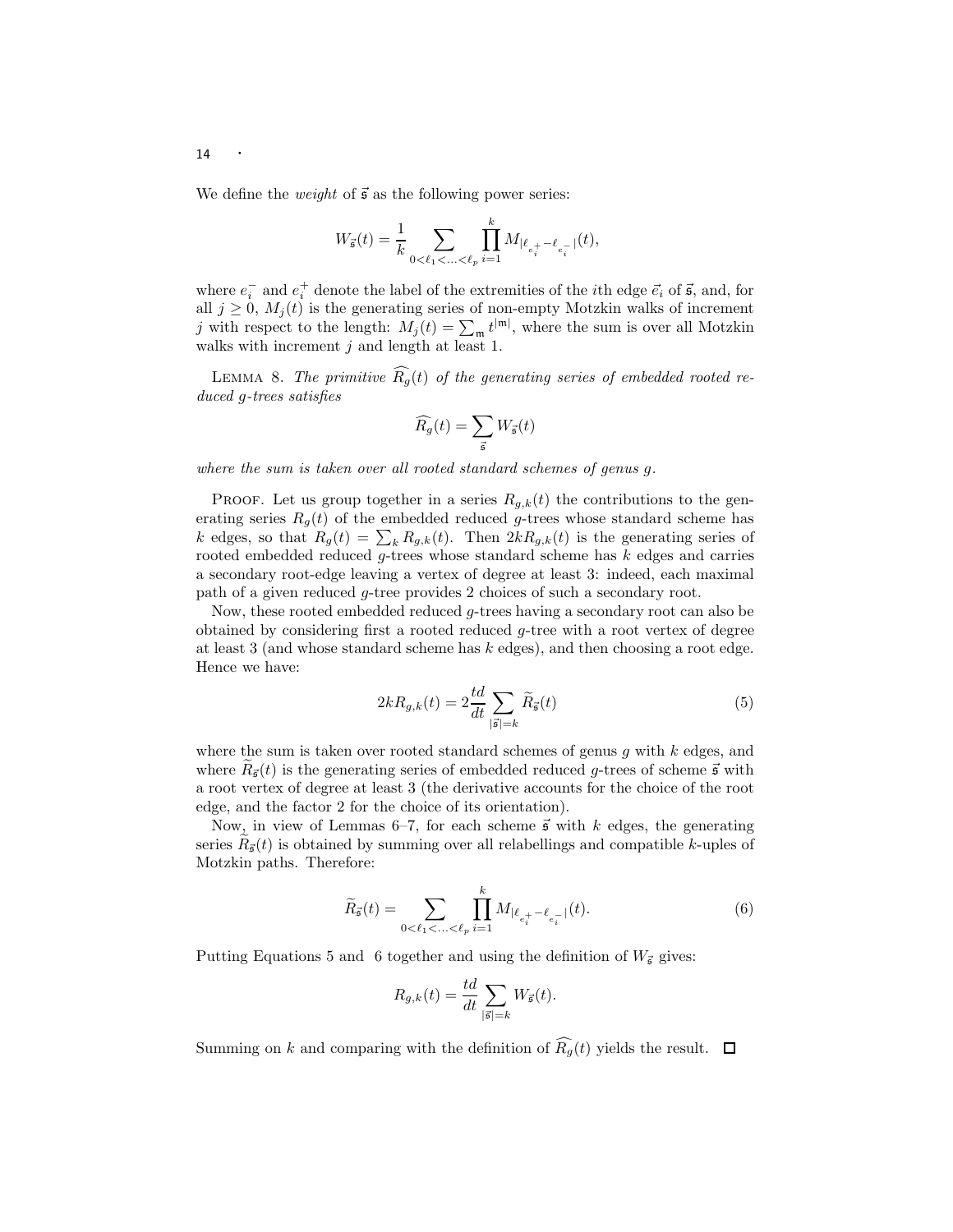# 4.4 The algebra of Motzkin walks

A Motzkin walk is *primitive* if it has increment −1 but none of its prefix has increment  $-1$ . In other terms a Motzkin walk  $w = w_1 \dots w_\ell$  is primitive if it satisfies the Lukasiewicz property:  $\sum_{i=1}^{\ell} w_i = -1$  but for all  $j < \ell$ ,  $\sum_{i=1}^{\ell} w_i \ge 0$ .

Let  $U \equiv U(t) = \sum_{w} t^{|w|}$  be the generating series of primitive Moztkin walks according to the length, and  $B \equiv B(t) = M_0(t)$  be the generating series of nonempty bridges. Using a decomposition at the first step for  $U$ , and at the first return to the x-axis for  $B$ , one gets:

$$
U = t(1 + U + U2)
$$
  
\n
$$
B = t(1 + 2U)(1 + B) = \frac{t(1 + 2U)}{1 - t(1 + 2U)}.
$$

Then the explicit value of  $U$  and  $B$  are

$$
U = \frac{1}{2t}(1 - t - ((1 - 2t - 3t^2)^{1/2}), \text{ and } 1 + B = \frac{1}{(1 - 2t - 3t^2)^{1/2}}.
$$

In terms of  $U$ , the series  $B$  satisfies

$$
B = \frac{U(1+2U)}{1-U^2}, \text{ and } 1 + B = \frac{1+U+U^2}{1-U^2}.
$$

Decomposing walks at their last passage time at each positive integer, one obtains the generating function of Motzkin walks of increment  $i > 0$ :

$$
M_i(t) = (1+B)U^i
$$

The algebra of Laurent power series generated by the series  $U$  contains  $t$  since

$$
t = \frac{U}{1 + U + U^2} = \frac{1}{U^{-1} + 1 + U}.
$$

More generally we would like to characterize rational expressions in  $U$  that are in fact rational expressions in  $t$ . Obviously these expressions are symmetric in the exchange  $U \leftrightarrow U^{-1}$ . This is also a sufficient condition since the polynomials  $(U+1+U^{-1})^k$  form a base of the set of polynomials in  $\{U, U^{-1}\}$  that are symmetric in these two indeterminates.

Lemma 9. *A rational series in* U *is a rational series in* t *if and only if it is symmetric in the exchange*  $U \leftrightarrow U^{-1}$ .

### 4.5 The torus

Let  $\mathfrak r$  be a reduced 1-tree with k edges, and let  $d_i$  be the number of vertices of degree  $i$  in  $\mathfrak{r}$ . Then the vertex-edge incidence relation and Euler's formula give the following 2 relations:

$$
\begin{cases} 2k = \sum_{i \ge 1} id_i, \\ k = 1 + \sum_{i \ge 1} d_i. \end{cases}
$$

Eliminating k and recording that  $d_1 = 0$  since **r** is reduced, this yields

$$
\sum_{i\geq 2} (i-2)d_i = 2.
$$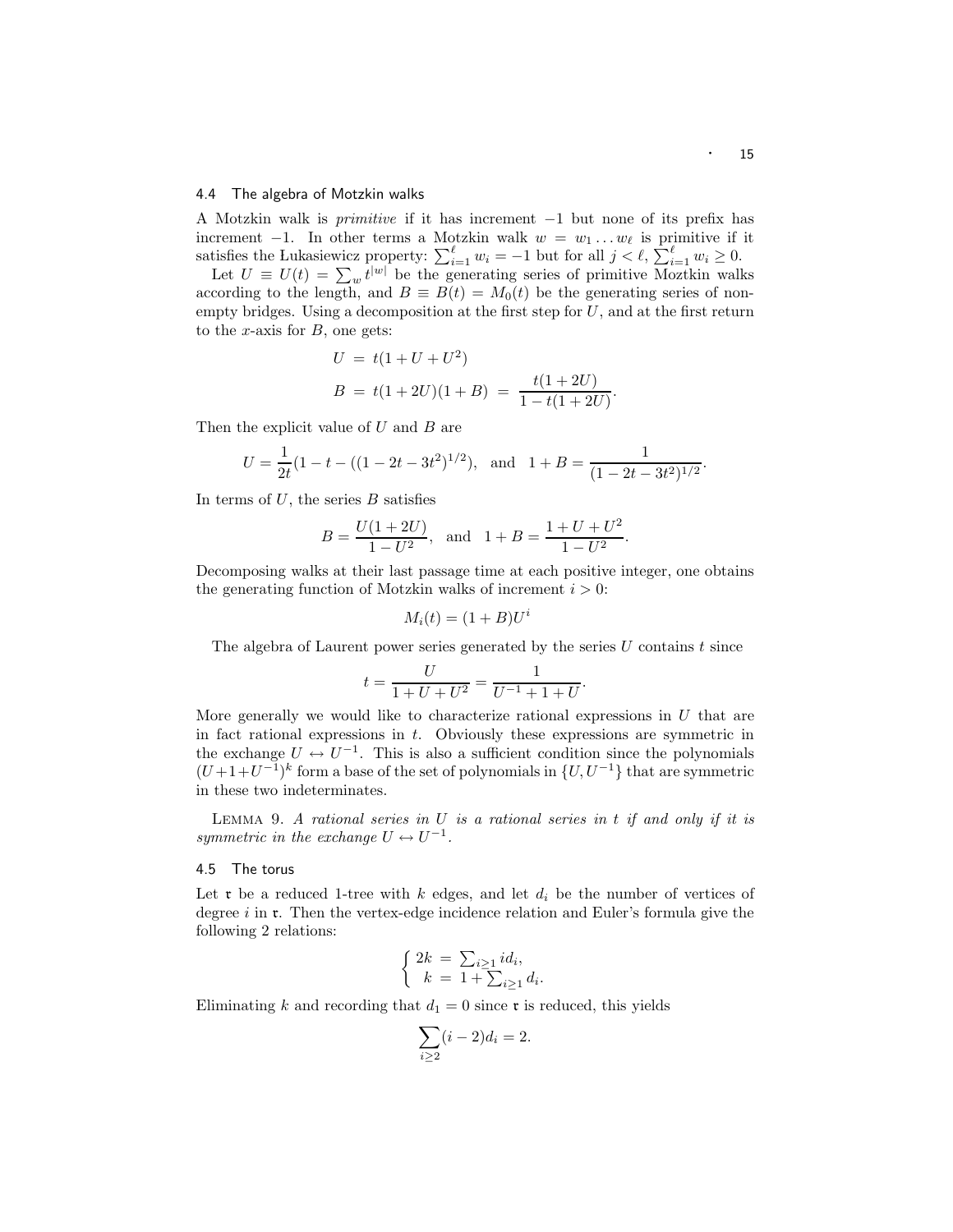Hence, apart from vertices of degree 2, there can be only one vertex of degree 4  $(d_3 = 0, d_4 = 1)$  or two vertices of degree 3  $(d_3 = 2, d_4 = 0)$ . Let us compute the standard schemes and weights associated to these two types of reduced 1-trees:

*1 vertex of degree 4.* If the 1-tree consists of 1 vertex of degree 4 and vertices of degree 2, its standard scheme has just 1 vertex of degree 4 and 2 edges that are loops. There is a unique rooted 1-tree  $\vec{t}_1$  with one vertex of degree four, and giving label 0 to its unique vertex we obtain the unique rooted standard scheme  $\vec{s}_1$  with 1 vertex. The associated weight is therefore

$$
W_{\vec{5}_1} = \frac{1}{2}M_0^2 = \frac{1}{2}B^2 = \frac{1}{2}\frac{(1+2U)^2U^2}{(1-U)^2(1+U)^2}.
$$

*2 vertices of degree 3.* If instead the 1-tree consists of two vertices of degree 3 and vertices of degree 2, its standard scheme has two vertices of degree 3 and 3 edges connecting them. There is again a unique rooted 1-tree with 2 vertices of degree 3 but the choice of a label  $\alpha$  for the root vertex and  $\beta$  for the second vertex yields three different rooted standard schemes  $\vec{s}_2, \vec{s}_3, \vec{s}_4$ :

 $-a = b = 0$ : in this case the endpoints of all three edges have label 0, so that the associated weight is

$$
W_{\vec{s}_2} = \frac{1}{3}B^3 = \frac{1}{3}\frac{(1+2U)^3U^3}{(1-U)^3(1+U)^3}
$$

.

 $-a = 0, b = 1$ : in this case the associated weight is

$$
W_{\vec{s}_3} = \frac{1}{3} \sum_{\ell_1 > 0} \left( (1+B)U^{\ell_1} \right)^3 = \frac{1}{3} (1+B)^3 \frac{U^3}{1-U^3} = \frac{2}{3} \frac{(1+U+U^2)^2 U^3}{(1-U)^4 (1+U)^3}
$$

 $-a = 1, b = 0$ : this case yields the same weight as the previous one,  $W_{\vec{s}_4} = W_{\vec{s}_3}$ . Summing over the different cases, we get

$$
\widehat{R_1} = W_{\vec{\mathfrak{s}}_1} + W_{\vec{\mathfrak{s}}_2} + W_{\vec{\mathfrak{s}}_3} + W_{\vec{\mathfrak{s}}_4}
$$
  
= 
$$
\frac{U^{-1} + 4 + U}{2((1 - U)(1 - U^{-1}))^2(1 + U)(1 + U^{-1})}.
$$

We thus obtained  $\widehat{R_1}$  as a rational function of U. Its symmetry w.r.t. the exchange  $U \leftrightarrow U^{-1}$  shows that it is in fact a rational function of t: indeed one easily checks that

$$
\widehat{R}_1 = \frac{t^2(1+3t)}{2(1-3t)^2(1+t)}.
$$

In view of Corollary 5 we obtain the generating function of rooted 1-trees as

$$
T_1(z) = \frac{z\partial}{\partial z}\widehat{R}_1(zT(z)^2)
$$

and deduce from Corollary 3 an expression for the generating series of pointed rooted bipartite quadrangulation on the torus as  $\overrightarrow{Q_g}^{\bullet}(z) = 2\overrightarrow{T_1}(z)$ . However, in view of Formula 3, one can derive directly the generating series of rooted bipartite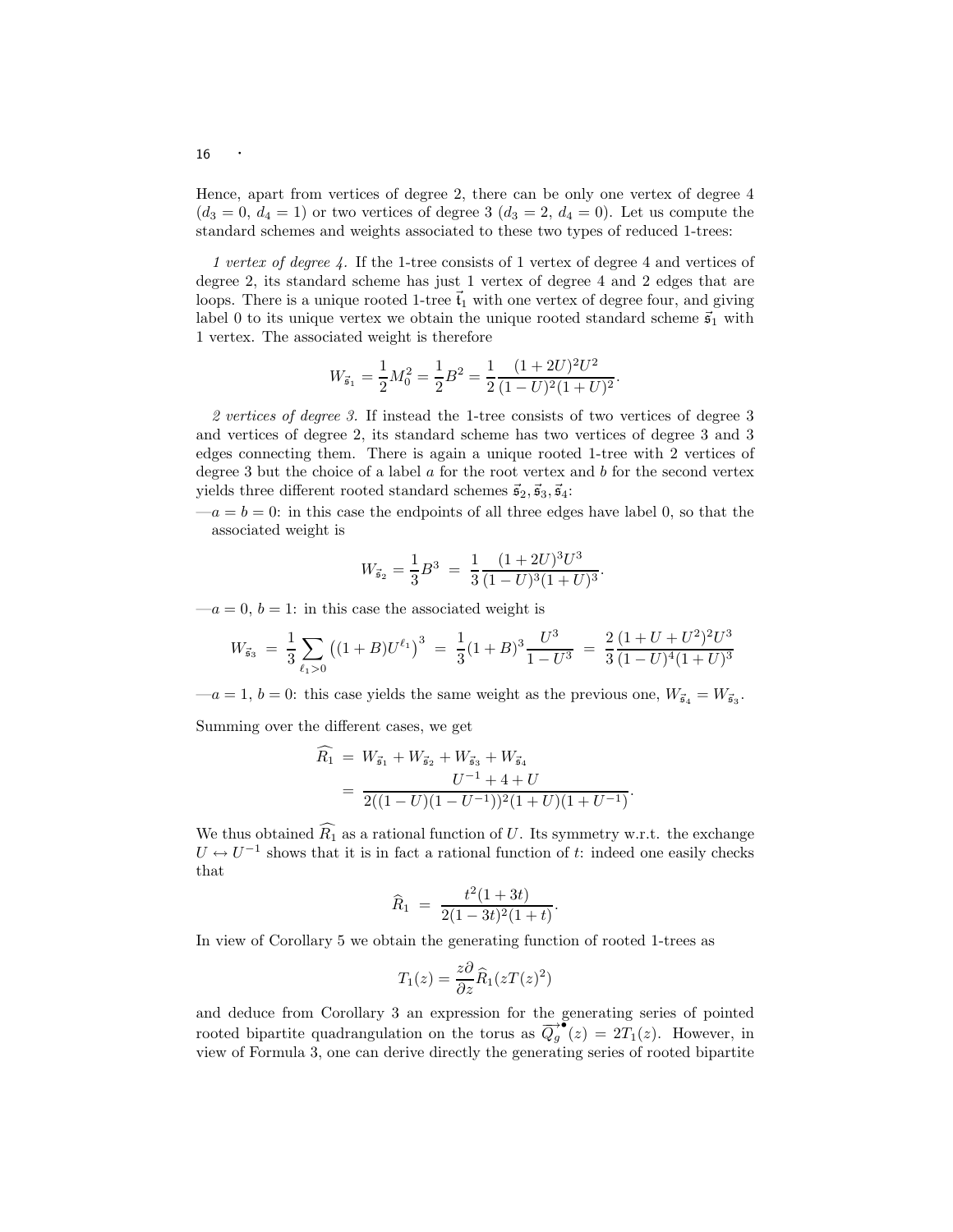quadrangulations on the torus from  $\widehat{R}_1$ :

$$
Q_1(z) = \int \frac{dy}{y} \overrightarrow{Q_1}^{\bullet}(y) = 2 \int \frac{dy}{y} \frac{yd}{dy} \widehat{R}_1(yT(y)^2)
$$
  
=  $2\widehat{R}_1(zT(z)^2) = 2\widehat{R}_1(\frac{T(z)-1}{3}) = \frac{(T-1)^2T}{3(2-T)^2(2+T)},$ 

in agreement with the result of [BC91].

# 4.6 General surfaces

In general the incidence and Euler relations for reduced  $g$ -trees with  $k$  edges and  $d_i$  vertices of degree i are

$$
\begin{cases} 2k = \sum_{i \ge 1} id_i, \\ k = 2g - 1 + \sum_{i \ge 1} d_i. \end{cases}
$$

Eliminating k and using  $d_1 = 0$ , this yields

$$
\sum_{i\geq 2} (i-2)d_i = 4g - 2.
$$

There is thus again a finite number of possible combinations for the  $d_i$  with  $i \geq 3$ : in particular the two extremal possibilities in terms of number of edges are:

 $-d_{4g} = 1$ , and  $d_i = 0$  otherwise, which leads to schemes with 1 vertex of degree 4g and 2g edges, the minimal number of edges for a scheme of genus g.

 $-d_3 = 4g - 2$ , and  $d_i = 0$  otherwise, which leads to schemes with  $4g - 2$  vertices of degree 3 and  $6g - 3$  edges, the maximal number of edges for a scheme of genus g.

Let  $\vec{s}$  be a rooted standard scheme with q vertices and k edges  $(k = 2g - 1 + q)$ , Let us call p the number of distinct nonzero labels in  $\vec{s}$  (in particular  $0 \le p \le q$ ),  $\epsilon$  the set of edges with equal extremities, and  $\epsilon'$  its complement. Then we have by definition:

$$
W_{\vec{\mathfrak{s}}} \ = \ \frac{1}{k} B^{|\mathfrak{e}|} \sum_{0 < \ell_1 < \ldots < \ell_p} \prod_{e \in \mathfrak{e}'} M_{|\ell_{e_-} - \ell_{e_+}|},
$$

where  $e_{-}$  and  $e_{+}$  denote the vertex labels of the extremities of the edge  $e$  of  $e'$ .

Observe that for  $0 \leq i < i' \leq v_{\neq}$ , we have  $\ell_i < \ell_{i'}$  and

$$
M_{\ell_{i'}-\ell_i} = (1+B)U^{\ell_{i'}-\ell_i} = (1+B)\prod_{j=i+1}^{i'} U^{\ell_j-\ell_{j-1}},
$$

so that

$$
W_{\vec{\mathfrak{s}}} = \frac{1}{k} B^{|\mathfrak{e}|} (1+B)^{|\mathfrak{e}'|} \sum_{0 < \ell_1 < \ldots < \ell_p} \prod_{e \in \mathfrak{e}'} \prod_{j=e_-+1}^{e_+} U^{\ell_j - \ell_{j-1}}.
$$

Since the expression summand only involves the differences  $\delta_j = \ell_j - \ell_{j-1}$ , the sum can be rewritten in terms of these  $p$  new variables:

$$
W_{\vec{\mathfrak{s}}} \,=\, \frac{1}{k} B^{|\mathfrak{e}|} (1+B)^{|\mathfrak{e}'|} \sum_{\delta_1, \dots, \delta_p} \prod_{e \in \mathfrak{e}'} \prod_{j=e_-+1}^{e_+} U^{\delta_j},
$$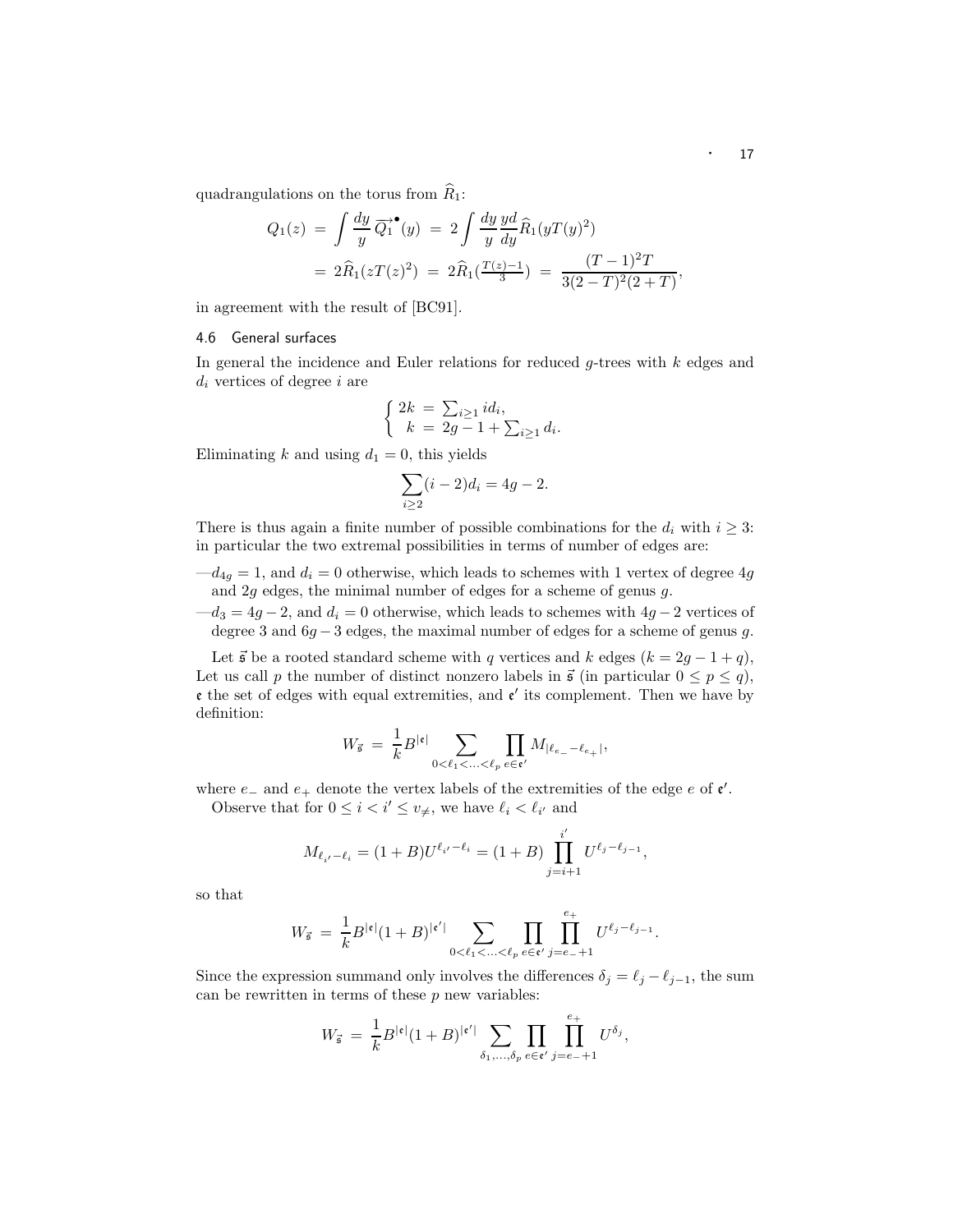where the  $\delta_j$  are independant summation indices over positive integers. Now for each couple  $(j, e)$  such that  $e_{-} < j \leq e_{+}$  a contribution  $U^{\delta_j}$  is obtained. Let  $d(j)$  denote the number of edges e such that the couple  $(j, e)$  satisfies the previous condition. Observe that the  $d(j)$  only depend on  $\vec{s}$ , not on the  $\delta_j$ . Then

$$
W_{\vec{\mathbf{s}}} = \frac{1}{k} B^{|\mathbf{e}|} (1 + B)^{|\mathbf{e}'|} \sum_{\delta_1, ..., \delta_{v_p}} \prod_{j=1}^p U^{d(j)\delta_j}
$$
  
= 
$$
\frac{1}{k} B^{|\mathbf{e}|} (1 + B)^{|\mathbf{e}'|} \prod_{j=1}^p \frac{U^{d(j)}}{1 - U^{d(j)}}.
$$

Setting  $e_{=} = |\mathbf{e}|$  and  $e_{\neq} = |\mathbf{e}'|$ , and expressing B in terms of U we obtain

$$
W_{\vec{\mathfrak{s}}} \;=\; \frac{1}{k} \frac{U^{e_{=}}(1+2U)^{e_{=}}(1+U+U^2)^{e_{\neq}}}{(1-U^2)^k} \prod_{j=1}^p \frac{U^{d(j)}}{1-U^{d(j)}}.
$$

In view of Lemma 8, the generating series of reduced labeled g-trees is obtained upon summing these individual contributions for all rooted standard schemes of genus g.

THEOREM 2. Let  $W_q$  denote the (finite) set of rooted standard schemes of genus g. Given such a standard scheme  $\vec{s}$  with k edges and labels  $\{0, 1, \ldots, p\}$ , let  $e$ *denote the number of edges with equal labels at both ends, and*  $e_{\neq} = k - e_{=}$ . For  $j = 1, \ldots, p$ , denote moreover by  $d(j)$  the number of edges e with endpoint labels *satisfying*  $e_{-} < j \le e_{+}$ , and  $d = \sum_{j=1}^{p} d(j)$ . Then

$$
\widehat{R}_g(t) = \sum_{\vec{s} \in \mathcal{W}_g} \frac{1}{k} \frac{U^{d+e} - (1+2U)^{e} - (1+U+U^2)^{e}}{(1-U)^{k+p}(1+U)^k} \prod_{j=1}^p \frac{1}{1+U+\ldots+U^{d(j)-1}}(7)
$$

where U is the formal power series in t satisfying  $U = t(1 + U + U^2)$ . Moreover

$$
T_g(z) = \frac{z\partial}{\partial z}\widehat{R}_g(zT^2), \qquad \overrightarrow{Q}_g^{\bullet}(z) = 2T_g(z)
$$

where T is the formal power series in z satisfying  $T = 1 + 3zT^2$ .

In particular we expressed  $\overrightarrow{Q_g}^{\bullet}(z)$  as a rational function of  $U(zT^2)$ , which is an algebraic function of degree 4. It is proved however in [BC91] that  $Q_g(z)$  is in fact a rational function in z and  $\sqrt{1-12z}$ . One can verify that this result implies that our series  $R_q(t)$  is in fact a rational function in t, or in other terms that the expression of  $\widehat{R}_g(t)$  in terms of U is in fact symmetric in the exchange  $U \leftrightarrow U^{-1}$ . We are currently unable to give a combinatorial proof of this fact.

# 4.7 Asymptotics

In Equation  $(7)$ , there are a finite number of critical values of U, all being roots of unity, and  $U = 1$  is one of them. As a fuction of t, U reaches the value  $U = 1$ at its singularity  $t = 1/3$ . Moreover, U being a power series in t with positive coefficients, one has  $|U(t)| \leq 1$  for every complex number t with  $|t| \leq 1/3$ , with equality only at  $t = 1/3$ . This implies that  $t = 1/3$  is the only dominant singularity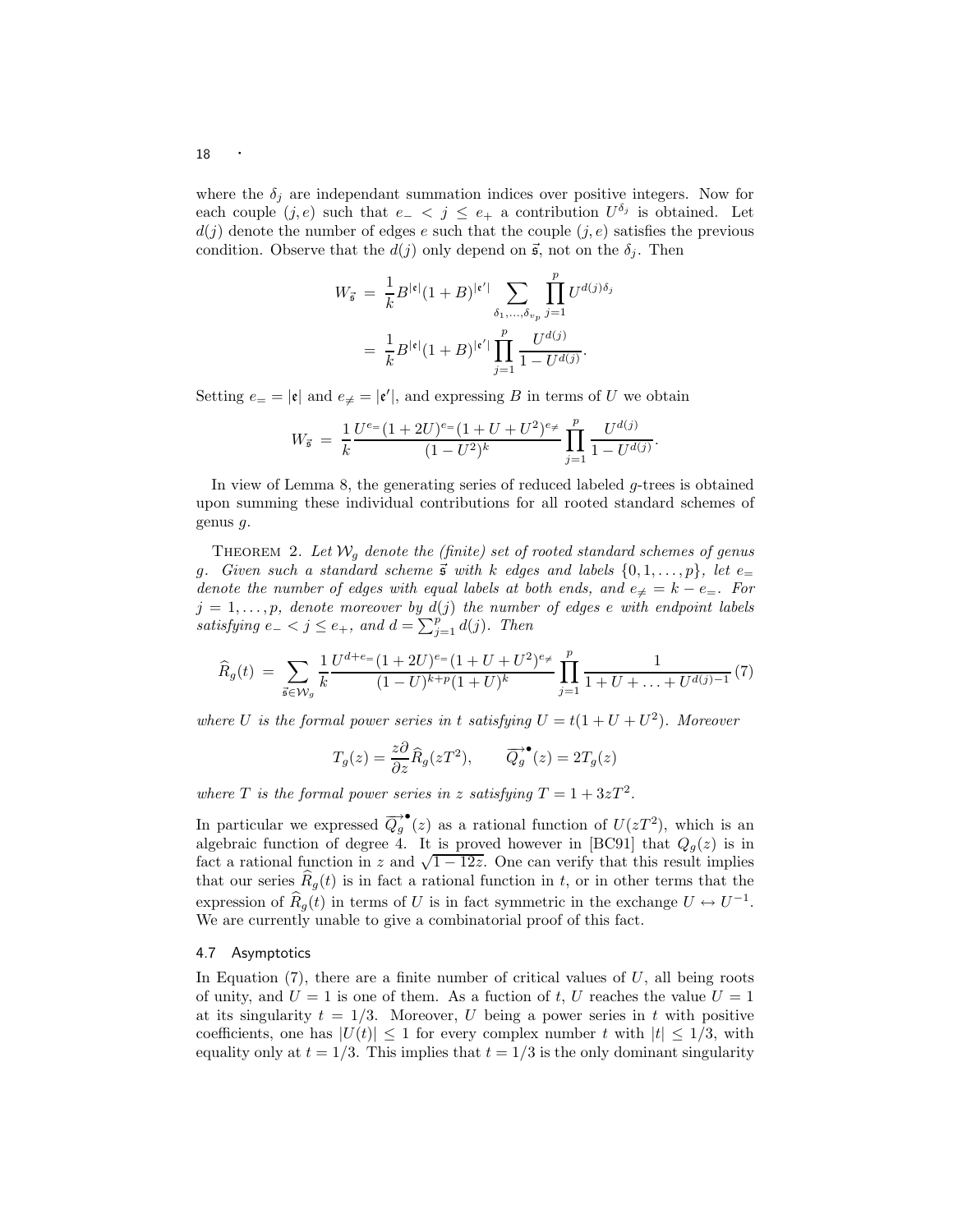of  $R_q(t)$ . Finally,  $U(t)$  is an algebraic function, which admits a Puiseux expansion at its singularity:

$$
U = 1 - \sqrt{3}\sqrt{1 - 3t} + O(1 - 3t).
$$

This implies the following corollary:

COROLLARY 6. The dominant singularity of the algebraic function  $\hat{R}_g(t)$  is at  $t = 1/3$ *, around which the following Puiseux expansion holds:* 

$$
\widehat{R}_g(t) = \sum_{\vec{s} \in \mathcal{W}_g} \frac{1}{k} \left(\frac{3}{2}\right)^k \left(\frac{1}{\sqrt{3}\sqrt{1-3t}}\right)^{k+p} \prod_{j=1}^p \frac{1}{d(j)} \cdot (1 + O(\sqrt{1-3t})),
$$

*where for each*  $\vec{s}$  *in the summation,* k *is the number of edges and*  $\{0, 1, \ldots, p\}$  *the set of distinct labels.*

The dominant terms in this sum are given by the standard schemes  $\vec{s}$  with  $k + p$ maximal: p is at most  $q - 1$  if  $\vec{s}$  has q vertices and all labels are distinct. Then  $k + q - 1 = 2q + 2g - 2$ , which is maximal for  $q = d_3 = 4g - 2$ , resulting in  $k + q - 1 = 10g - 6.$ 

COROLLARY 7. Let  $\mathcal{W}_{g}^{m}$  denote the set of rooted standard schemes of genus g *with* 4g − 2 *vertices of degree 3 that are labelled by distinct integers. Then*

$$
\widehat{R}_g(t) = \frac{1}{6g-3} \frac{3^g}{2^{6g-3}} \left( \sum_{\vec{s} \in \mathcal{W}_g^m} \prod_{i=1}^{4g-3} \frac{1}{d(i)} \right) \left( \frac{1}{1-3t} \right)^{5g-3} \cdot (1 + O(\sqrt{1-3t})).
$$

In order to obtain the asymptotic behavior of  $\overrightarrow{Q_g}^{\bullet} (z)$ , we need to consider the behavior of T: this algebraic series has a unique dominant singularity at  $z = 1/12$ and

$$
T = 2 - 2\sqrt{1 - 12z} + O(1 - 12z),
$$

so that

$$
zT^{2} = \frac{T-1}{3} = \frac{1}{3} - \frac{2}{3}\sqrt{1-12z} + O(1-12z).
$$

Since T is a power series in z with positive coefficients, one has  $|zT^2| < 1/3$  for every  $z \neq 1/12$  such that  $|z| \leq 1/12$ , so that we can compose the singular expansions of T and  $\widehat{R}_g$  in the expression  $\overrightarrow{Q_g}^{\bullet}(z) = \frac{zd}{dz}\widehat{R}_g(zT^2)$  of Corollary 3 to obtain:

COROLLARY 8. The algebraic series  $\overrightarrow{Q_g}^{\bullet}(z)$  has a unique dominant singularity *at* z = 1/12*, around which the following Puiseux expansion holds:*

$$
\overrightarrow{Q_g}^{\bullet}(z) = \frac{5g-3}{6g-3} \frac{3^g}{2^{11g-6}} \left( \sum_{\vec{s} \in \mathcal{W}_g^m} \prod_{i=1}^{4g-3} \frac{1}{d(i)} \right) \left( \frac{1}{\sqrt{1-12z}} \right)^{5g-1} \cdot (1 + O((1-12z)^{1/4}))
$$

It is a well known fact that algebraic functions are amenable to singularity analysis (see [FO90; FS08]). In other words, classical transfer theorems apply to the previous expansion, leading to: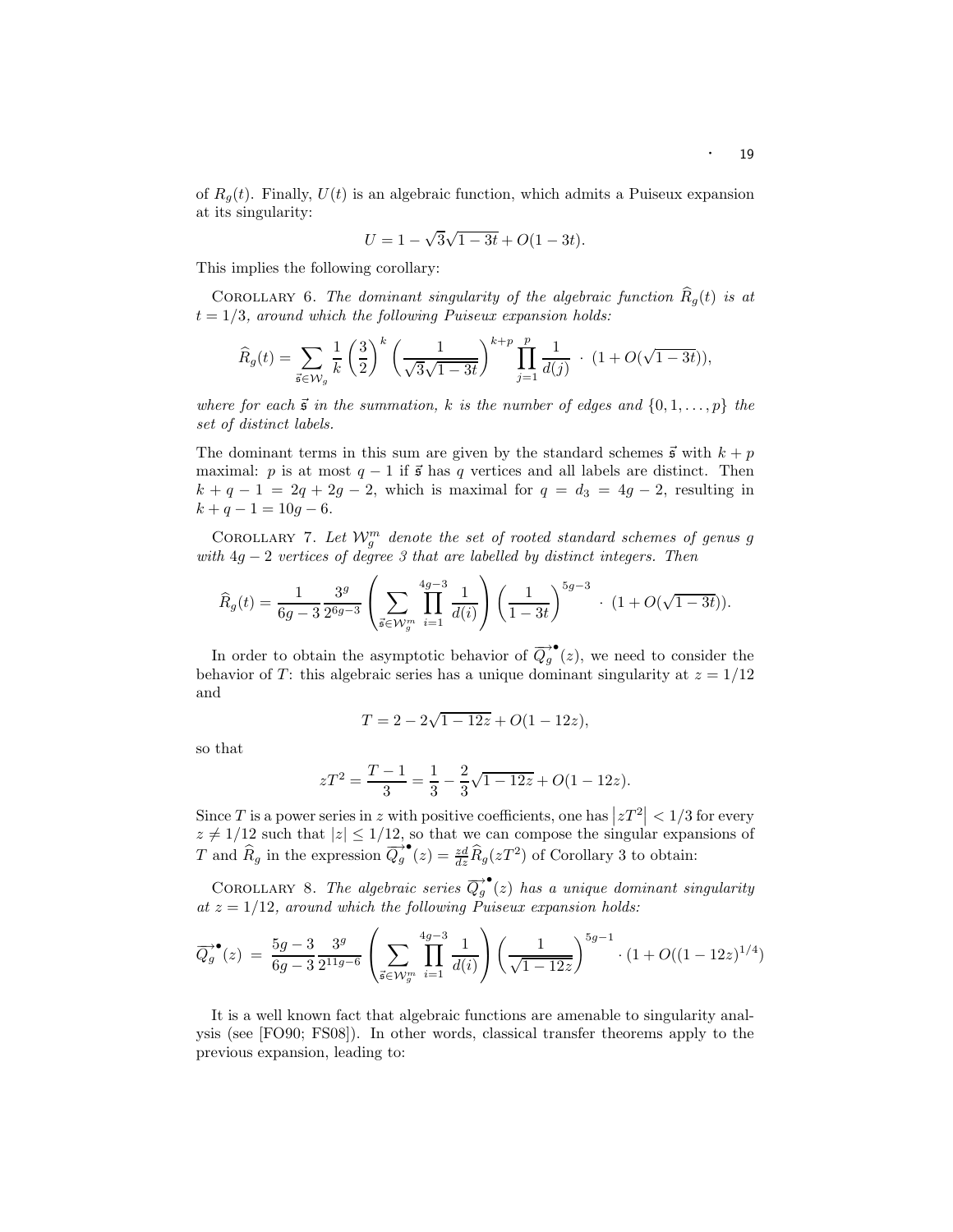COROLLARY 9. The number  $\vec{q}_{g,n}^{\bullet}$  of rooted pointed bipartite quadrangulations of *genus* g *with* n *faces satisfies:*

$$
\bar{q}_{g,n}^{\bullet} \sim \frac{1}{\Gamma\left(\frac{5g-1}{2}\right)} \frac{5g-3}{6g-3} \frac{3^g}{2^{11g-6}} \left( \sum_{\vec{s} \in \mathcal{W}_g^m} \prod_{i=1}^{4g-3} \frac{1}{d(i)} \right) \cdot n^{\frac{5g-3}{2}} \cdot 12^n.
$$

Recalling that  $q_{g,n}^{\bullet} = (n+2-2g)\bar{q}_{g,n}^{\bullet}$  and using the product relation  $\Gamma\left(\frac{5g-1}{2}\right) =$  $\frac{5g-3}{2}$ Γ $\left(\frac{5g-3}{2}\right)$ , we finally have:

Corollary 10. *The number of rooted bipartite quadrangulations of genus* g *with* n *faces satisfies*

$$
q_{g,n} \sim \frac{3^g}{(6g-3)2^{11g-7}\Gamma\left(\frac{5g-3}{2}\right)} \left(\sum_{\vec{s}\in\mathcal{W}_g^m} \prod_{i=1}^{4g-3} \frac{1}{d(i)}\right) \cdot n^{\frac{5}{2}(g-1)} \cdot 12^n.
$$

Observe that the maps in  $\mathcal{W}_g^m$  are vertex labeled rooted maps with  $4g-2$  vertices of degree 3, one face and degree g. Their number is  $(4g - 2)$ ! $\varepsilon_q$  where  $\varepsilon_q$  is the number of cubic maps of genus  $q$  with one face (or dually triangulations with one vertex), known to be [WL72]:

$$
\varepsilon_g = \frac{2}{12^g} \frac{(6g-3)!}{g!(3g-2)!}.
$$

In particular this allows to give bounds on the constant  $\sum_{\vec{s} \in \mathcal{W}_g^m} \prod_i \frac{1}{d(i)}$ . For fixed  $g$ , this constant is in principle a computable finite sum. However, in practice, since the number of maps in  $\mathcal{W}_g^m$  grows superexponentially in g, the computation is difficult to perform in a reasonable time. In particular we were able to obtain in this way the explicit value of the constants only for  $q = 1, 2$ , leading to the following asymptotics, in agreement with [BC91]:

$$
q_{1,n} \sim \frac{1}{24} \cdot 12^n
$$
 and  $q_{2,n} \sim \frac{7}{4320\sqrt{\pi}} \cdot n^{5/2} \cdot 12^n$ .

Several different explicit non linear recursions are known for these constants (see [BC91; DGZJ95; Wit91]), but we were unable to derive them from our expressions.

### 5. CONCLUSION

As in the planar case, our main bijection maps the distances to the basepoint of a quadrangulation onto the labels of vertices of the associated  $q$ -tree. In particular it allows to prove that the distances of a random vertex to the basepoint in a uniform random quadrangulation with *n* faces is again of order  $n^{1/4}$ : a detailed analysis in this direction was recently done in [Mie07] for the Bolzmann distribution on quadrangulations of genus  $q$ . A natural problem, partially considered there, is more generally to construct a continuum limit of large quadrangulations in this  $n^{1/4}$ scaling: in view of the results of [LG07; LGP07] in the planar case, a continuum limit of quadrangulations of genus g is expected to have the topology of  $S_q$ .

We conjecture that the resulting *continuum random quadrangulation of genus* g would be universal enough to describe the continuum limit of all models of uniform

20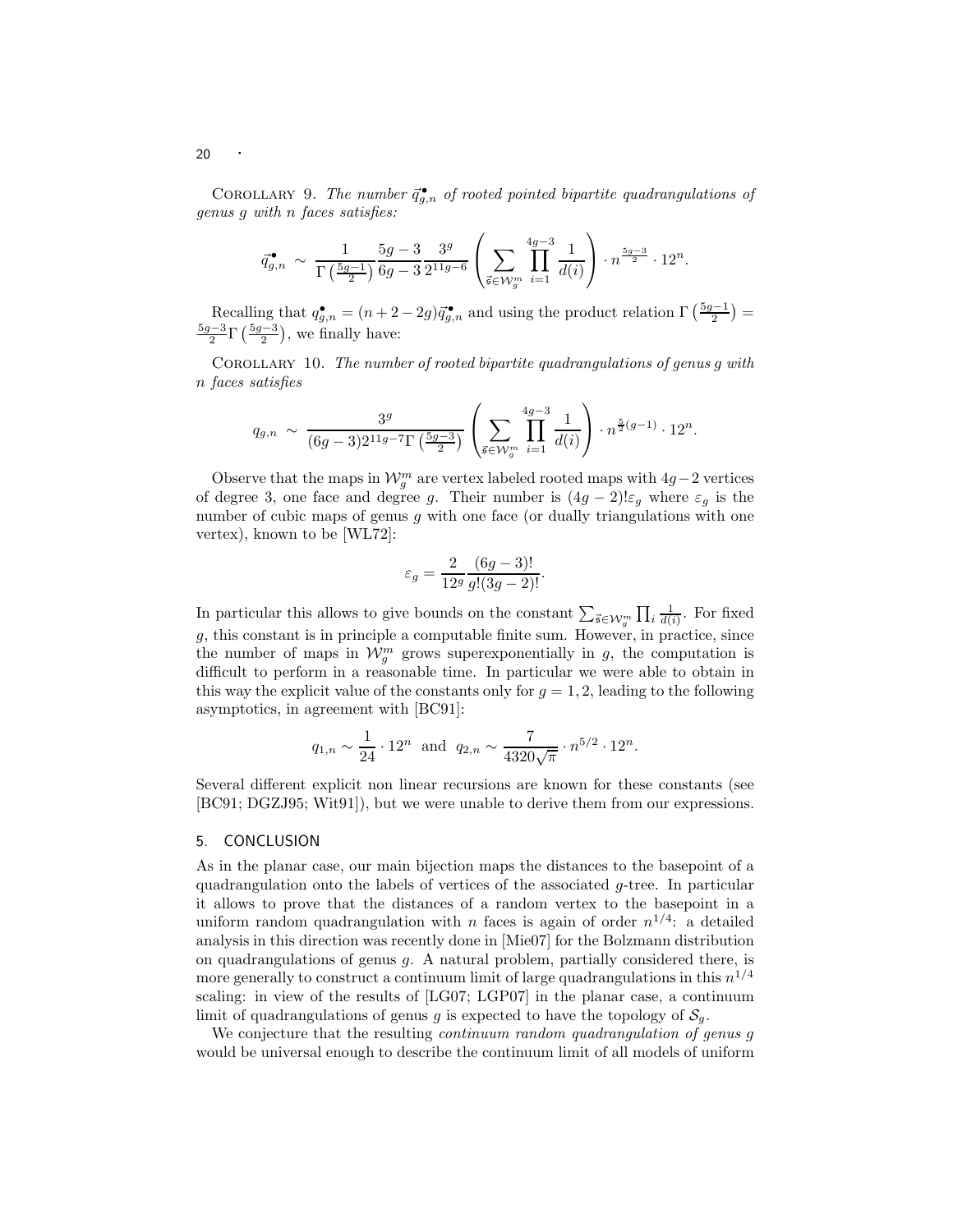random maps with simple face degree or connectivity constraints, but also the continuum limit of uniform random graphs with  $n$  vertices and minimum genus  $q$ .

As we have seen the dominant terms in the asymptotic of the number of maps on a surface of genus q arises from maps with schemes that have the maximum number of vertices and edges. More precisely with probability going to 1 as  $n$  goes to infinity, a random map of genus g has a scheme with  $4g - 2$  vertices of degree 3.

The asymptotic behavior appears to have an interesting structure. As shown in [Cha] the more general construction of Bouttier et al [BDFG04] in terms of labeled mobiles extends to higher genus in a similar way as our original quadrangular construction. As a result one obtains a more general class of labeled  $q$ -trees, say g-mobiles. The decomposition of [Cha] is more involved but leads to the *same dominant standard schemes*, with weights involving, instead of U and T, a finite number of algebraic series depending on the set of allowed degrees. In particular the same constant

$$
\tau_g=\sum_{\vec{\mathbf{s}}\in\mathcal{W}_g^m}\prod_{i=1}^{4g-3}\frac{1}{d(i)}
$$

drives the multiplicative constant in the asymptotic behavior, in agreement with the pattern that was observed by [Gao93], and with the universality described in the physics literature [DGZJ95].

# ACKNOWLEDGMENTS

This paper is based in part on early unpublished works of the last two authors [Mar97; Sch98] in their PhD theses under the direction of Robert Cori. We wish here to express our warm thanks to Robert Cori for his interest and support for this project. We also thank Gregory Miermont for communicating us [Mie07] and for interesting discussions.

### REFERENCES

- Jan Ambjø rn, Bergfinnur Durhuus, and Thordur Jónsson. Quantum gravity, a statistical field theory approach. Cambridge Monographs on Mathematical Physics, 1997.
- Edward A. Bender and E. Rodney Canfield. The number of rooted maps on an orientable surface. J. Combin. Theory Ser. B, 53(2):293–299, 1991.
- Jérémie. Bouttier, Philippe Di Francesco, and Emmanuel Guitter. Planar maps as labeled mobiles. Electron. J. Combin., 11(1):Research Paper 69, 27 pp. (electronic), 2004.
- Edward Bender. Some unsolved problems in map enumeration. Bull. Inst. Combin. Appl., 3:51–56, 1991.
- Edouard Brézin, Claude Itzykson, Giorgio Parisi, and Jean-Bernard Zuber. Planar diagrams. Comm. Math. Phys., 59(1):35–51, 1978.
- Guillaume Chapuy. On the asymptotic number of constellations on orientable surfaces. manuscript, in preparation.
- Philippe Chassaing and Gilles Schaeffer. Random planar lattices and integrated superBrownian excursion. Probab. Theory Related Fields, 128(2):161–212, 2004.
- Robert Cori and Bernard Vauquelin. Planar maps are well labeled trees. Canad. J. Math., 33(5):1023–1042, 1981.
- Philippe Di Francesco, Paul Ginsparg, and Jean Zinn-Justin. 2d gravity and random matrices. Physics Reports, 254:1, 1995.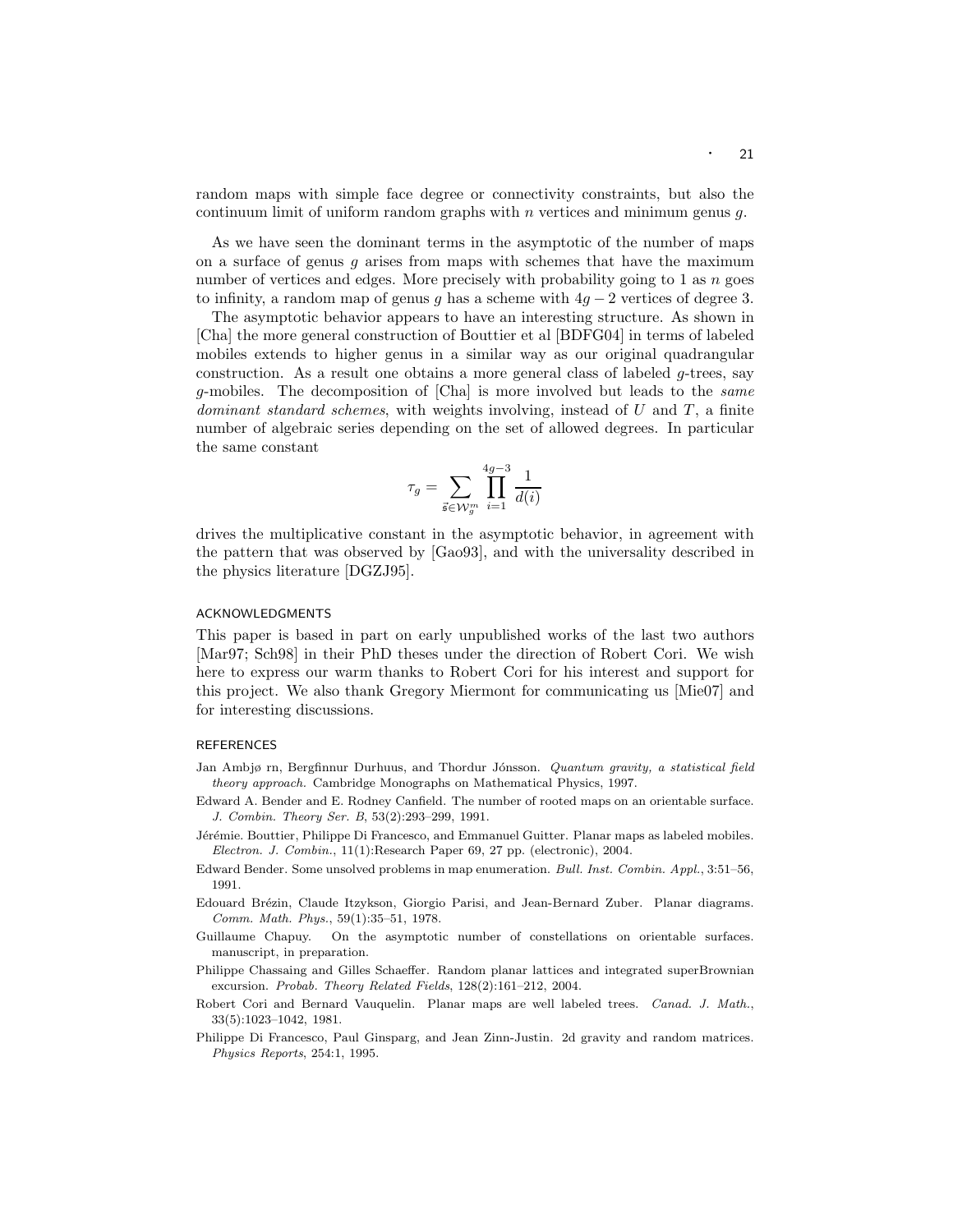- Philippe Flajolet and Andrew Odlyzko. Singularity analysis of generating functions. SIAM J. Discrete Math., 3(2):216–240, 1990.
- Philippe Flajolet and Robert Sedgewick. Analytic Combinatorics. preliminary version avalaible on the web : http://algo.inria.fr/flajolet/Publications, 2008.
- Zhicheng Gao. The number of degree restricted maps on general surfaces. Discrete Math., 123(1-3):47–63, 1993.
- Jean-François Le Gall. The topological structure of scaling limits of large planar maps. *Inventiones* Mathematica, 169:621–670, 2007.
- Jean-François Le Gall and Frédéric Paulin. Scaling limits of bipartite planar maps are homeomorphic to the 2-sphere. preprint (see www.dma.ens.fr/ legall/), 2007.
- Michel Marcus. Cartes, hypercartes, et diagrammes de cordes. PhD thesis, Université Bordeaux 1, 1997.
- Grégory Miermont. Tessellations of random maps of arbitrary genus. manuscript, 60pp, december, 2007.
- Jean-François Marckert and Abdelkader Mokkadem. Limit of normalized quadrangulations: the Brownian map. Ann. Probab., 34(6):2144–2202, 2006.
- Bojan Mohar and Carsten Thomassen. Graphs on surfaces. The Johns Hopkins University Press, Baltimore and London, 2001.
- Gilles Schaeffer. Conjugaison d'arbres et cartes combinatoires aléatoires. PhD thesis, Université Bordeaux 1, 1998.
- Richard Stanley. Enumerative Combinatorics, volume II. Cambdridge Series in Advanced Mathematics, 1999.
- William T. Tutte. A census of planar maps. Canad. J. Math., 15:249–271, 1963.
- Edward Witten. Two-dimensional gravity and intersection theory on moduli space. Surveys Diff. Geom., 1:243–310, 1991.
- Timothy R. S. Walsh and Alfred B. Lehman. Counting rooted maps by genus. I. J. Combinatorial Theory Ser. B, 13:192–218, 1972.
- Edward M. Wright. The number of connected sparsely edged graph. J. Graph Theory, 1(317–330), 1977.
- Edward M. Wright. The number of connected sparsely edged graph. ii. smooth graphs and blocks. J. Graph Theory, 2(299–305), 1978.

### A. ELEMENTARY MAP SURGERY

### A.1 Corners, edge addition and deletion

Let v be a vertex of degree k of a map  $m$ . The k arcs with origin v in  $m$  form a cycle around  $v$  and the *corner*  $c_{aa'}$  between two successive arcs  $a$  and  $a'$  in counterclockwise order around  $v$  is the sector of a small neighborhood of  $v$  between these arcs. The corner  $c_{aa'}$  is said to be *incident* to v and to the face which is on the left hand side of  $a$  (and on the right hand side of  $a'$ ). A corner  $c$  is incident to a unique vertex  $v$  and a unique face  $f$ , so we sometime simply say that  $c$  is a corner of v or a corner of  $f$ .

Given a map  $\mathfrak m$  and two (possibly identical) corners  $c_1$  and  $c_2$  incident to a same face f, there is a unique way to create a map  $\mathfrak{m}'$  by adding inside f an edge e that connects the vertices incident to  $c_1$  and  $c_2$  at these corners: by this operation the face f of  $m$  is naturally divided in  $m'$  into two faces  $f'$  and  $f''$  separated by the edge  $e$ , and the corners  $c_1$  and  $c_2$  are respectively divided into  $c'_1$  and  $c''_1$  and  $c'_2$  and  $c''_2$  accordingly. Observe that if  $\mathfrak m$  is a map of genus g with n edges, v vertices and f faces, then  $\mathfrak{m}'$  is a map of genus g with  $n+1$  edges, v vertices and  $f+1$  faces, in accordance with Euler's formula.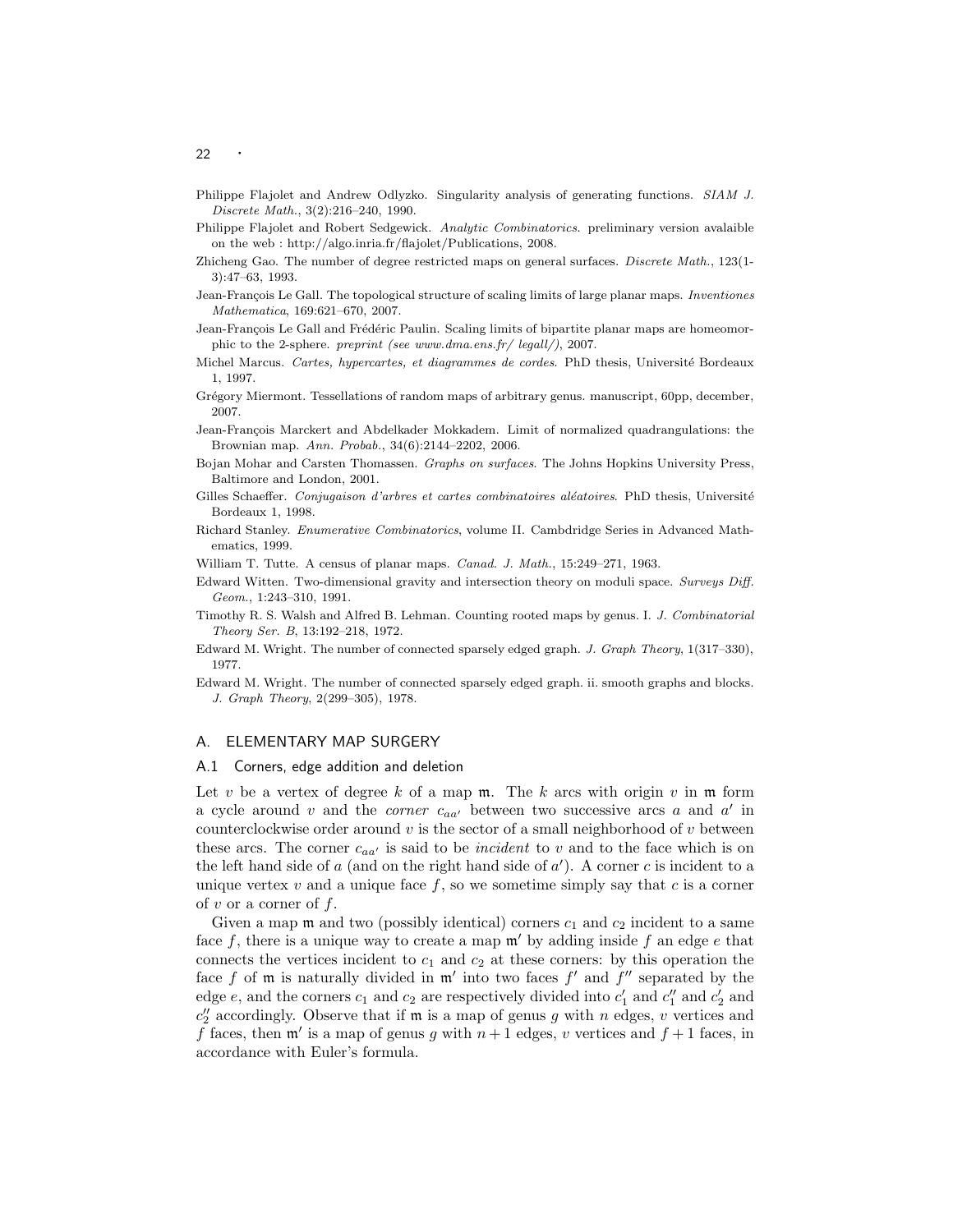Given a map  $\mathfrak m$  and a subset  $\mathfrak e$  of its edge set, we now consider the problem of deleting  $\epsilon$  from  $\mathfrak{m}$ . Let us denote by  $\mathfrak{m} - \epsilon$  the graph drawing obtained by ignoring the edges of  $\epsilon$  in the map  $\mathfrak{m}$ . *A priori*,  $\mathfrak{m} - \epsilon$  can only be considered as a graph drawing because the removal of some edges from m can disconnect the underlying graph or more generally it can create non simply connected faces. The following lemma gives sufficent conditions on  $\epsilon$  that garanty that  $\mathfrak{m} - \epsilon$  is a map. From a topological point of view, it is an elementary application of Van Kampen theorem.

LEMMA 10. Let  $f_1$  and  $f_2$  be 2 adjacent faces of a map  $m$  on  $S_q$ , and e an edge  $separating\ f_1\ and\ f_2.$  Then  $\mathfrak{m}-\{e\}\ is\ a\ map\ on\ \mathcal{S}_g.$ 

Let  $v_0$  be a vertex of degree d of a map  $m$  on  $S_g$  such that  $v_0$  is incident to d dif*ferent faces, and let*  $e_1, \ldots, e_d$  *be the edges incident to*  $v_0$ *. Then*  $\mathfrak{m} - \{v_0, e_1, \ldots, e_d\}$ *is a map on*  $S_q$ .

Proof. For the first alinea, Van Kampen theorem can be applied directly: the union of two simply connected regions with a simply connected intersection is simply connected. The second alinea follows by iteration.  $\Box$ 

Implicitely in the previous discussion and in the rest of the text we use the fact that the deletion or adjunction of edges and vertices to a graph drawing that preserve the surface and the map structure commute to the homeomorphisms of the surface, so that these operations make sense up to homeomorphisms. As already said, the interested reader can refer to [MT01] for a purely combinatorial treatment of these questions.

### A.2 Duality and spanning trees

Given a map m, the *dual map* is obtained by exchanging the role of vertices and faces and keeping incidence relations: more precisely to construct the dual map  $\mathfrak{m}^*$ of  $m$ , put a vertex in each face of  $m$  and connect these vertices by a dual edge  $e^*$ across each edge of  $m$ . Given a map  $m$  and a set of edges  $e$  of  $m$ , let  $e^*$  denote the subset  $\{e^* \mid e \in \mathfrak{e}\}$  of the set of edges of the dual map  $\mathfrak{m}^*$ . In terms of dual edges, the first alinea of Lemma 10 admits an immediate extension:

Lemma 11. *Let* e *be a set of edges of a map* m *such that* e ∗ *is a forest (that is, the edges of*  $e^*$  *do not form any cycle in*  $m^*$ *). Then*  $m - e$  *is a map on*  $S_g$ *.* 

PROOF. Let  $e \in \mathfrak{e}$ . We wish to apply Lemma 10 to show that  $m - \{e\}$  is a map and conclude by induction since  $(e \setminus \{e\})^*$  is a forest with less edges. The only problem could be that  $e$  is incident twice to the same face  $f$ : but this would mean, in dual terms, that  $e^*$  is incident twice to the same vertex, a contradiction with the assumption that the edges of  $\mathfrak{e}^*$  form no cycle.

We shall use the following immediate corollary of the previous lemma.

COROLLARY 11. If  $e^*$  *is a spanning tree of*  $m^*$  *(that is, the edges of*  $e^*$  *do not form any cycle, and any two vertices of* m<sup>∗</sup> *can be joined by a path made of edges of*  $e^*$ *), then*  $m - e$  *is a g-tree.* 

PROOF. By Lemma 11,  $\mathfrak{m}-\mathfrak{e}$  is a map on  $\mathcal{S}_g$ . Let  $f_1$  and  $f_2$  be two faces of  $\mathfrak{m}-\mathfrak{e}$ . Each of them contains at least one vertex of  $\mathfrak{m}^*$ , and since  $\mathfrak{e}^*$  is a spanning tree these two vertices are connected by a path made of edges of  $e^*$ . By definition of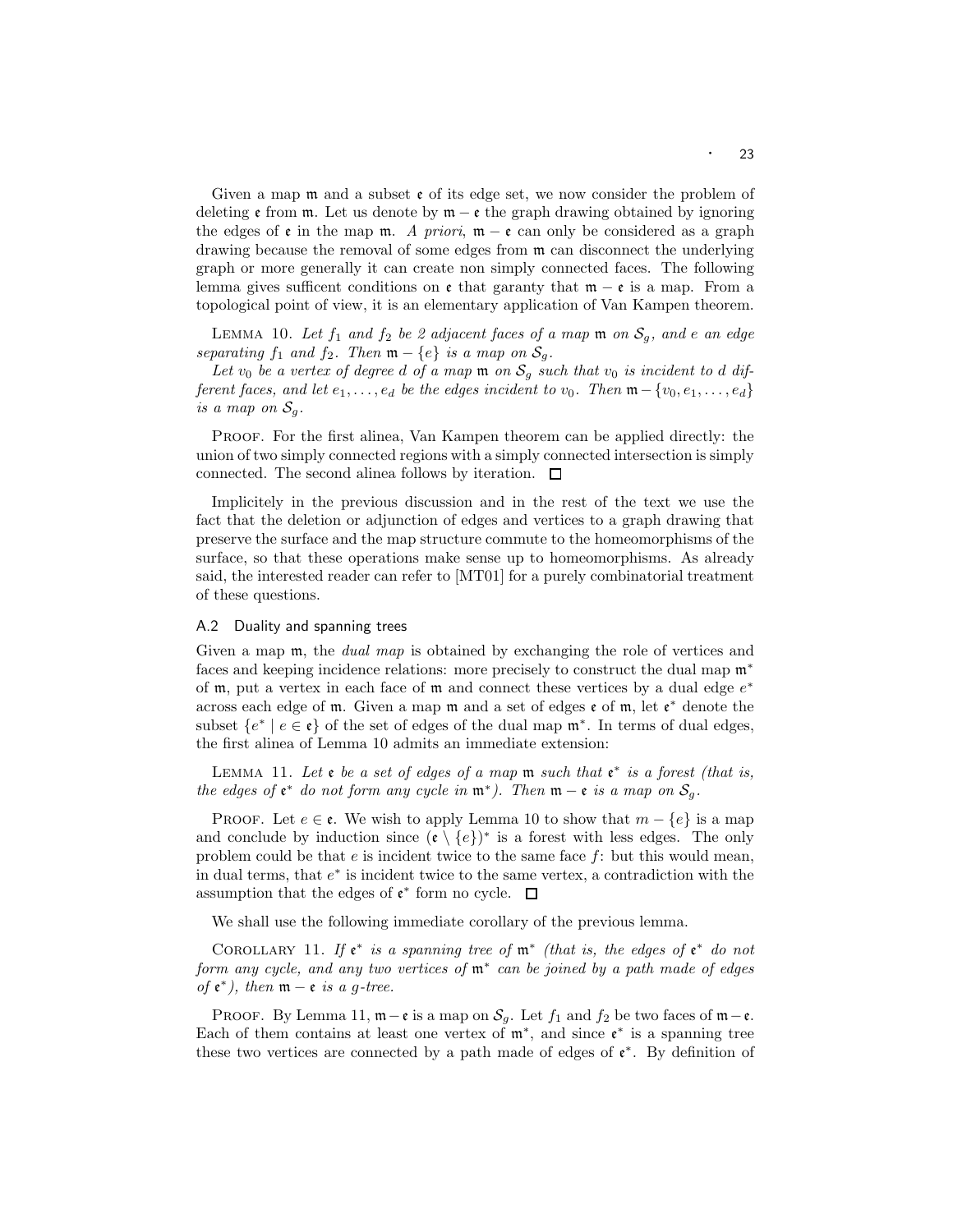dual edges this path does not cross the graph  $m - \varepsilon$ : it stays in the same connected component of  $\mathcal{S}_g \setminus (\mathfrak{m} - \mathfrak{e}),$  so that  $f_1 = f_2$ .  $\Box$ 

Observe that in the planar case  $g = 0$ , this is the classical duality result: if  $\mathfrak{e}^*$  spans  $\mathfrak{m}^*$  then  $\mathfrak{m} - \mathfrak{e}$  spans  $\mathfrak{m}$ .

# B. THE CORRECTNESS OF THE MAIN BIJECTION

### B.1 The mapping  $\phi$  produces a well defined map

Our first aim is to prove Lemma 2: the graph drawing created by the opening  $\phi$  is a map on  $S<sub>g</sub>$  with one face. This will essentially be done by applying Lemma 11.

Let  $(q, v_0)$  be a pointed bipartite quadrangulation of genus g with n faces, and let  $\mathfrak{q}' = \mathfrak{q} \cup \phi(\mathfrak{q}, v_0)$ :  $\mathfrak{q}'$  is the graph drawing obtained from  $\mathfrak{q}$  by adding *n new* edges, one in each face of q as in the construction of  $\phi(\mathfrak{q}, v_0)$ . The edges of q remain in q ′ and are called the *old* edges. Clearly, in view of the discussion of edge addition in Section A,  $\mathfrak{q}'$  is a map of genus g: each face of  $\mathfrak{q}$  is divided into two faces in  $\mathfrak{q}'$ , either both of degree 3, or one of degree 4 and one of degree 2. Then  $\phi(\mathfrak{q}, v_0)$  is obtained from  $\mathfrak{q}'$  by deleting the old edges and the vertex  $v_0$ . We have to check that deleting these old edges do not create a non simply connected face.

Since  $\mathfrak{q}'$  is a map, we can consider its dual  $\mathfrak{q}'' = (\mathfrak{q}')^*$ . Let us orient the edges of  $\mathfrak{q}''$  that are duals of the old edges of  $\mathfrak{q}'$ : an old edge of  $\mathfrak{q}''$  whose dual edge has label  $(i, i + 1)$  is oriented so that it has the largest label  $i + 1$  on its right hand side (see Figure 5). The *fake* edges of the proof after Lemma 2 are exactly these oriented dual edges.

LEMMA 12. *There is a unique outgoing edge leaving each vertex of*  $\mathfrak{q}''$ *, so that any cycle of oriented edges in* q ′′ *is in fact an oriented cycle. The only oriented cycle in*  $\mathfrak{q}''$  *consists of the duals of the edges incident to*  $v_0$  *in*  $\mathfrak{q}'$ *.* 

PROOF. The first property follows immediately upon comparing our choice of orientation with the three types of faces of  $\mathfrak{q}'$ , as represented on Figure 5.

Now label each face of  $\mathfrak{q}'$  by the minimum of the labels of its incident vertices. The three cases represented in Figure 5 show that an oriented edge of  $\mathfrak{q}''$  that crosses an edge of  $\mathfrak{q}'$  with label  $(i, i + 1)$  originates in a face with label i and ends in a face with label i or  $i - 1$ : hence an oriented cycle of edges of  $\mathfrak{q}''$  must visit faces with non increasing labels, which are thus all equal. A closer look at the three cases furthermore shows that the only way to keep constant labels consists in turning counterclockwise around a fixed vertex of q ′ . An oriented cycle visiting faces with label  $i$  in  $\mathfrak{q}''$  must therefore enclose exactly one vertex. This vertex has then label i and all incident edges have label  $(i, i + 1)$ . But, by definition of the distance labeling, there is only one vertex not incident to a vertex with a smaller label, the basepoint  $v_0$ .  $\Box$ 

Lemma 12 implies that the oriented edges of  $\mathfrak{q}''$  form around  $v_0$  an oriented cycle, to each vertex of which is attached a tree of edges oriented toward the cycle (see Figure 5).

Let us now consider the deletion of the old edges from  $\mathfrak{q}'$ . Since the possible labels around a face of  $\mathfrak{q}'$  are  $(i, i+1)$ ,  $(i, i+1, i+1)$  or  $(i, i+1, i+2, i+1)$  for some  $i \ge 0$ , no face of  $\mathfrak{q}'$  can be incident twice to  $v_0$ . Hence, according to the second alinea of Lemma 10, removing the (old) edges incident to  $v_0$  yields a simply connected face.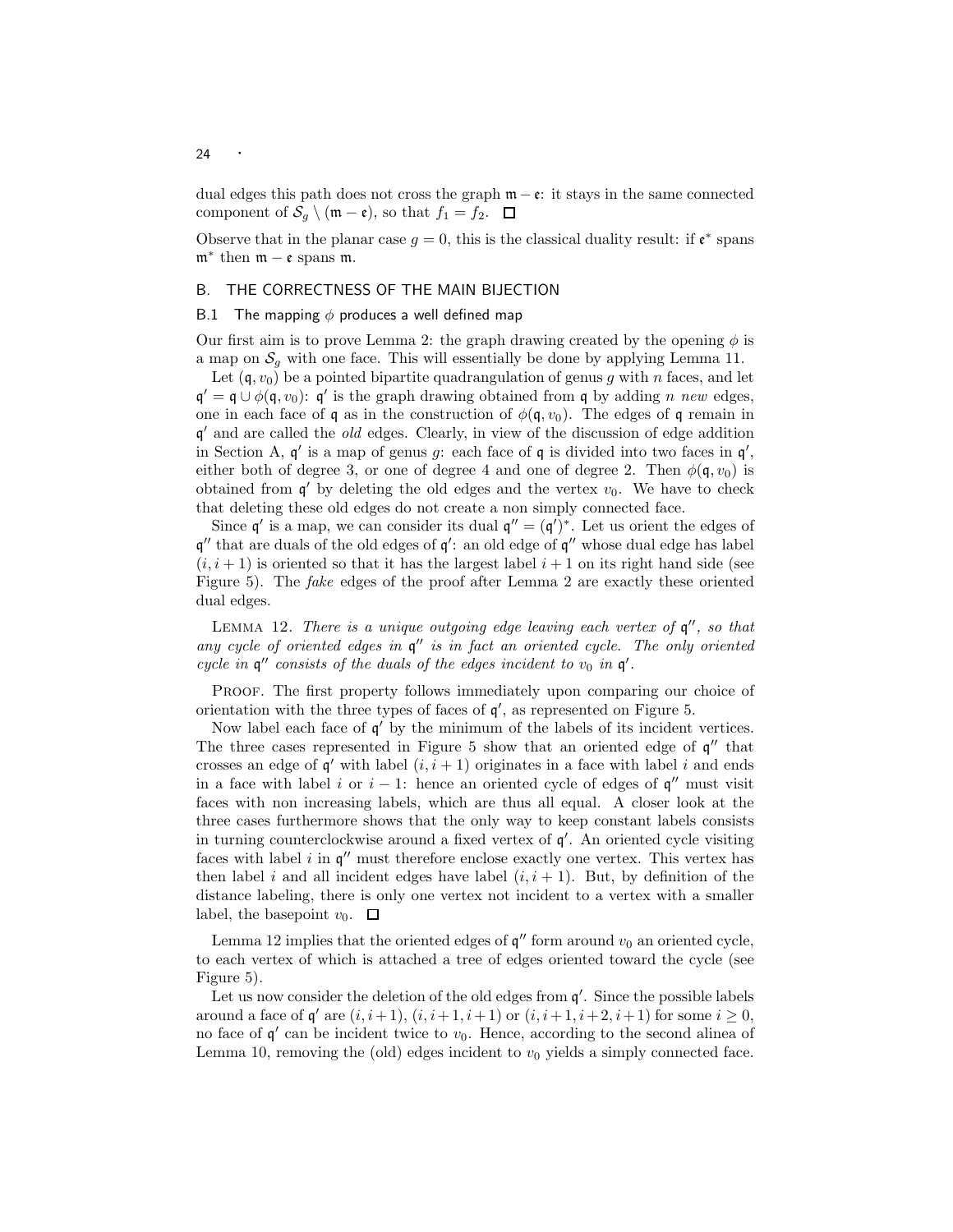Keeping track of this operation on the dual  $\mathfrak{q}''$  amounts to the contraction of the oriented cycle into a single vertex: the remaining oriented edges of this modified dual then form a tree. According to Lemma 11, removing these remaining old edges from  $\mathfrak{q}'$  yields again a simply connected face. This proves that  $\phi(\mathfrak{q}, v_0)$  is a well defined map on  $S_q$ , and that it has exactly one face:  $\phi(\mathfrak{q}, v_0)$  is a g-tree with n edges. Finally, the labels are positive integers and the new edges satisfy by construction the small variation condition so that  $\phi(\mathfrak{q}, v_0)$  is a well labelled g-tree.

# B.2 The closure of a well labeled  $g$ -tree

We describe here a mapping  $\psi'$ , *a priori* different from  $\psi$ , but which we shall later prove to be the inverse of  $\phi$ . While the description of  $\psi$  relied on Lemma 3, we explicitely describe how to add edges to a well labeled tree t to produce its image  $\psi'(t)$ . In particular the forthcoming discussion implicitely contains a constructive proof of Lemma 3, and shows that  $\psi' = \psi$ .

Given a well labeled map, let c be a corner with label  $\ell$  of a face f, and assume the minimal label around f is  $\ell_0 < \ell$ . The *predecessor* of c is then defined as the first corner with label  $\ell - 1$  encountered after c when going clockwise around the face f: this definition makes sense as soon as the labels can decrease at most by one around any face, as is the case for well labeled maps. In particular in a well labeled g-tree, the predecessor is defined for any corner with label at least 2, since there is a unique face with minimum label 1.

Let us now define the image  $\psi'(t)$  of a g-tree t with n edges, and for this, assume that  $t$  has  $k$  corners with label 1:

*Phase 1.* Add a new vertex  $v_0$  in the unique face of  $t$ , and draw an edge between each corner of label 1 of t and  $v_0$ , so that the unique face of t is divided into k simply connected faces, each incident once to  $v_0$ . The result is a map  $\mathfrak{t}'$  of genus g with k faces, denoted  $f_1, \ldots, f_k$  in clockwise order around  $v_0$ . Let also  $\vec{e}_i$  denote the arc with origin  $v_0$  that has  $f_i$  on its right-hand side.

By construction, each face  $f_i$  of  $t'$  is incident once to  $v_0$ , it has one corner with label 0. All corners of  $t'$  thus have a predecessor, except those incident to  $v_0$ .

*Phase 2.* In each face  $f_i$  of  $t'$ , insert iteratively a edge between each corner and its predecessor, in the counterclockwise order of corners around  $f_i$ , starting with the first corner after  $v_0$ . The result is a map  $\mathfrak{t}''$  of genus g, containing the n edges of t and 2n new edges.

As soon as an edge is added in  $f_i$ , this face is divided in the current map  $\mathfrak m$  into smaller faces, and some corners are divided into smaller corners. However we will check that, due to the order of insertions, the corner c of  $f_i$  is still a corner of m when it is considered, and that m remains well labeled during all the insersion process. It thus makes sense to ask for the insertion of an edge between c and its predecessor in  $m$ . Moreover the predecessor of c in  $m$  is a corner which can be naturally identified with the predecessor of  $c$  in  $\mathfrak{t}'$ , allowing for the shorthand statement at the beginning of Step 2.

*Phase 3.* Remove the edges of the map  $t'$  from the map  $t''$  to get a pointed graph drawing  $\psi'(\mathfrak{t}) = (\mathfrak{t}'' - \mathfrak{t}', v_0).$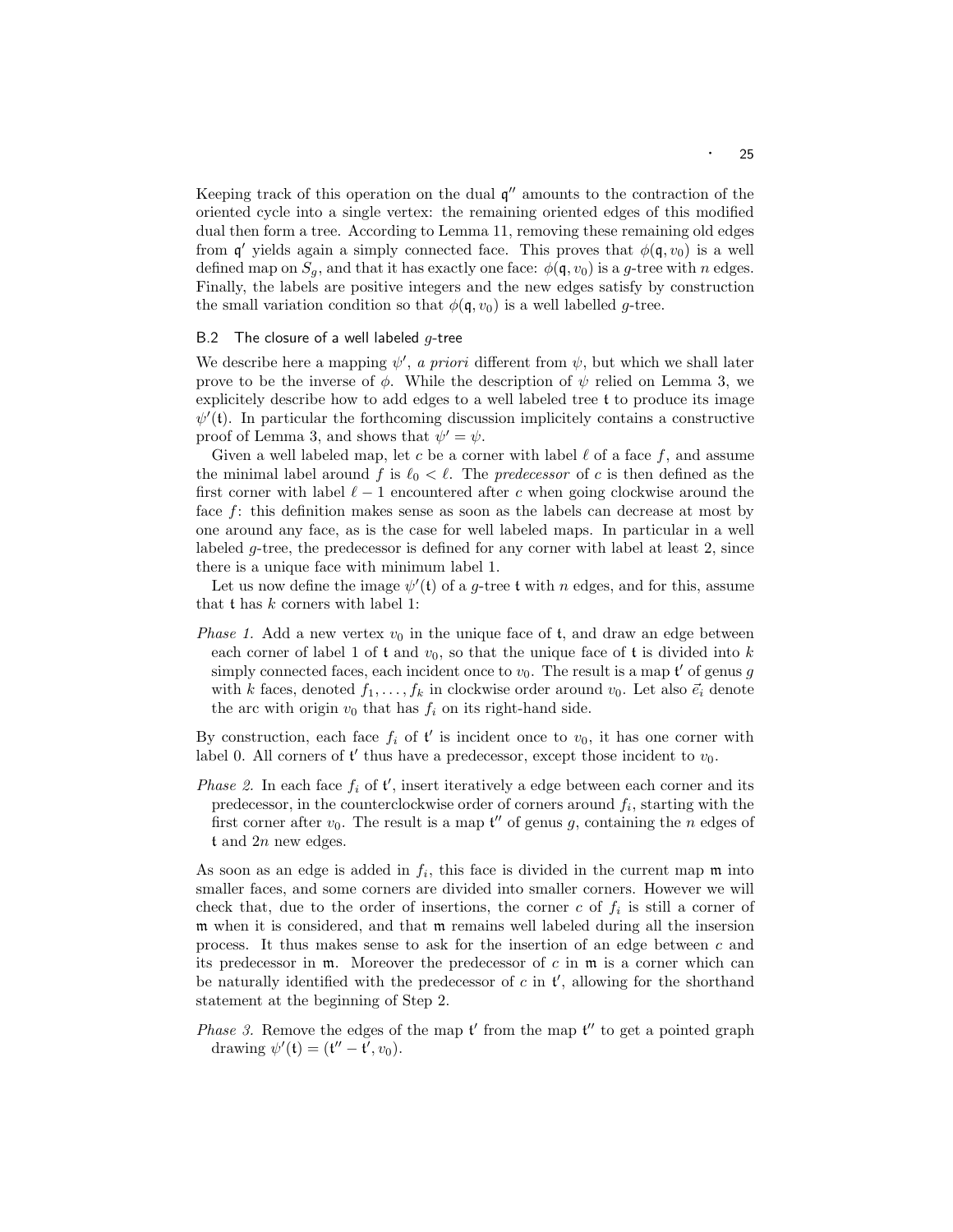LEMMA 13. *The pointed graph drawing*  $\psi'(t)$  *is a pointed bipartite quadrangulation on* S<sup>g</sup> *with* 2n *edges, and:*

 $\phi(\psi'(\mathfrak{t})) = \mathfrak{t}$ 

**PROOF.** Let us first check that the construction is well defined. Let  $f_i$  be one of the k faces of  $\mathfrak{t}'$ , let  $c_0, c_1, c_2, \ldots, c_q$  be its corners in clockwise direction, starting with the corner of  $v_0$ , and let  $\ell_i$  be the label of  $c_i$ . At the pth step of the insertion in  $f_i$ , the edges associated with corners  $c_1, \ldots, c_{p-1}$  have been inserted and the current map m satisfy the following property, which is the invariant of our construction:

—Let f be the face on the right hand side of the arc  $\vec{e}_i$  in  $\mathfrak{m}$ : the corners of f in counterclockwise order starting at  $v_0$  are  $c'_0, c'_1, c'_2, \ldots, c'_{\ell_{p-1}}, c_p, c_{p+1}, \ldots, c_q$ , where each  $c'_i$  is a corner with label i for  $i = 0, \ldots, \ell_{p-1}$ .

In particular the corner  $c_p$  of  $f_i$  is a corner of f in  $\mathfrak m$  and its predecessor is the corner  $c'_{\ell_p-1}$  (beware that  $c'_{\ell_p-1}$  is different from  $c'_{\ell_{p-1}}$  unless  $\ell_{p-1} = \ell_p - 1$ ). The insertion of the edge e between  $c_p$  and its predecessor divides f into 2 faces:

- —On the right hand side of  $\vec{e}$  (oriented from  $c_p$  to  $c'_{\ell_p-1}$ ), remains a face incident to the edge  $e_i$  with corners  $c'_0, \ldots, c'_{\ell_p-2}, c'', c''', c_{p+1}, \ldots, c_q$  where  $c''$  and  $c'''$  have respectively label  $\ell_p - 1$  and  $\ell_p$ . This ensures the correctness of the invariant.
- —On the left hand side of  $\vec{e}$ , remains a face of degree 2, 3, or 4, depending on the value of  $\ell_p - \ell_{p-1}$  (that is, on the variation on the edge between corners  $p-1$ and p along  $f_i$ ). These 3 types of faces are illustrated by Figure 6.

This concludes the proof that the construction is well defined.

In view of the 3 types of faces of  $t''$ , it is then clear that the edges of  $t$  with label  $(i, i)$  lie in faces of  $\psi'$ (t) with labels  $i, i-1, i, i-1$ , and that the edges of t with label  $(i, i + 1)$  lie in faces of  $\psi'$ (t) with labels  $i + 1, i, i - 1, i$  (see Figure 6). In particular each edge of t lies in a face of  $\psi'(t)$  of degree 4. Hence  $\psi'(t)$  is a quadrangulation, and it is bipartite because new edges always connect vertices of different parity.

Upon comparing the two cases in Figure 6 with the two cases for the creation of edges by  $\phi$  in Figure 4, it clearly appears that in any face of  $\psi'(t)$  the construction rules of  $\phi(\psi'(\mathfrak{t}))$  recreates the original edge of  $\mathfrak{t}$ , so that  $\phi(\psi'(\mathfrak{t})) = \mathfrak{t}$ .

# B.3 Proof of the main theorem

To complete the proof of Theorem 1, it is sufficient to show that for every pointed bipartite quadrangulation  $(\mathfrak{q}, v_0)$  and associated g-tree  $\mathfrak{t} = \phi(\mathfrak{q}, v_0)$ , one has  $\psi'(\mathfrak{t}) =$  $(q, v_0)$ . The key step is the following lemma:

LEMMA 14. Let  $(\mathfrak{q}, v_0)$  *be a pointed bipartite quadrangulation, let*  $\mathfrak{t} = \phi(\mathfrak{q}, v_0)$  *be the associated* g-tree. Let  $q' = q \cup t$ *, that is* q' *is the map in which the edges of* t *have been added to* **q***, and let*  $t'' = t \cup \psi'(t)$ *, that is the map in which the edges of*  $\psi'(t)$  *have been added to* **t***. Both*  $\mathfrak{q}'$  *and* **t**" *contain the* g-tree **t***.* 

*If there is an edge* e *of* q *that connects two corners of* t *in* q ′ *(resp. a corner of* t *and* v0*), then there is in* t ′′ *an edge between the same corners of* t *(resp. between the same corner of*  $t$  *and*  $v_0$ *).* 

**PROOF.** If e is adjacent to  $v_0$ , then it is immediately replaced in  $\psi'(t)$  during the first phase of the construction, and the conclusion of the lemma holds.